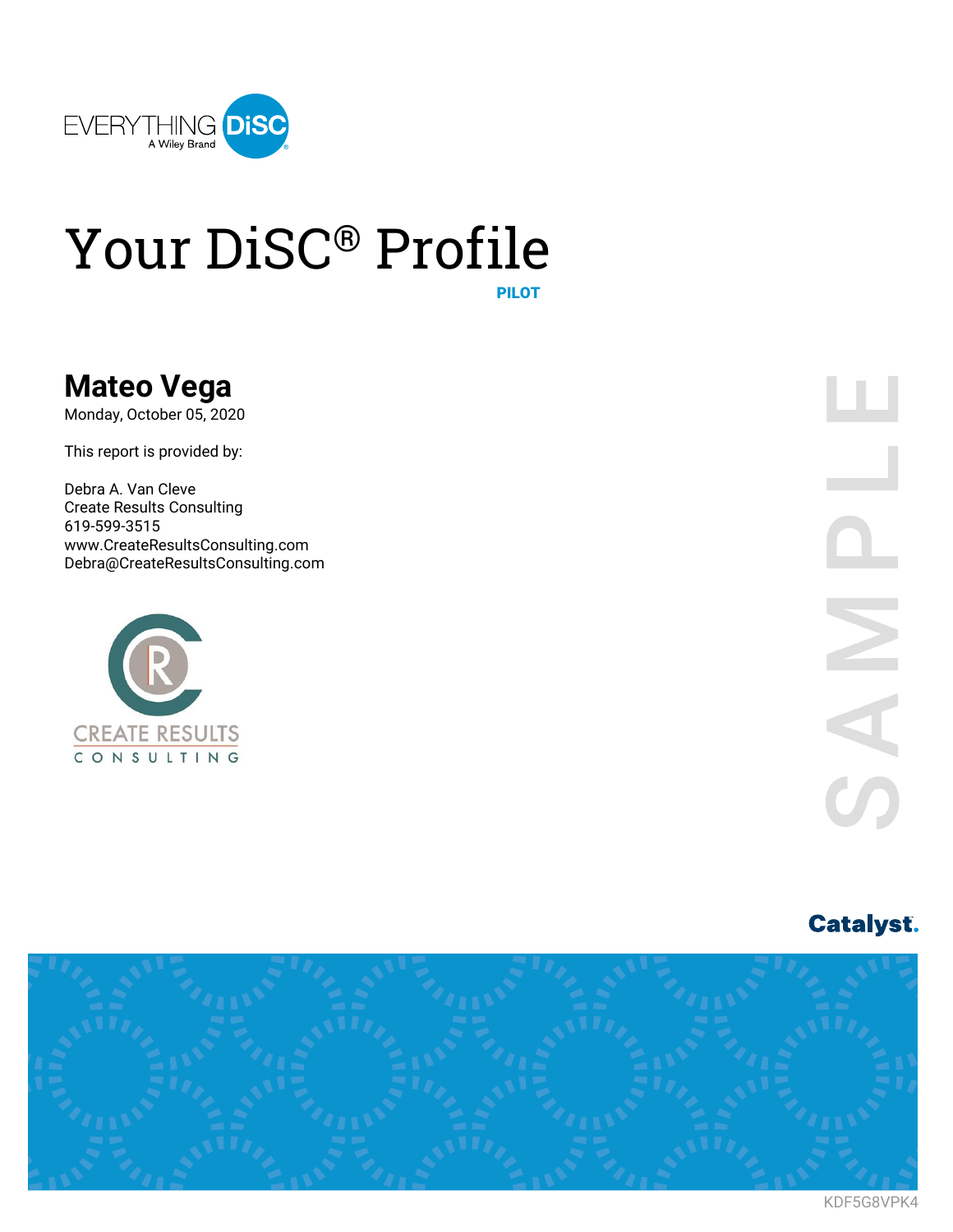# **Your DiSC® Style**

# INTRODUCTION

Mateo, when you think of your best work experiences, what do they have in common? Maybe you had a familiarity with your team, where everyone just clicked. Coworkers considered the way you liked to communicate and collaborate. Things got done, and even conflicts ended up being productive. The environment empowered you to stretch in new ways.

DiSC® helps you transform these "best" work experiences into everyday work life. It does this by helping you understand yourself and others better, improve your relationships, and become more effective in the workplace.

To get you started, this section will introduce you to the DiSC model, your DiSC style, and the story your style reveals about you. With this foundation, you'll be ready to explore how DiSC can help you grow and thrive across a variety of contexts.

# **CORNERSTONE PRINCIPLES**

- All DiSC styles and priorities are **equally valuable** and everyone is a blend of all four styles.
- Your work style is also influenced by **other factors** such as life experiences, education, and maturity.

# OVERVIEW OF THE DISC® MODEL

# **Dominance**

- Direct
- Firm
- Strong-willed
- Forceful
- Results-oriented

# **Conscientiousness**

- Analytical
- Reserved
- Precise
- Private
- Systematic



# **Influence**

**Fundamentals** 

**YOU WILL LEARN**

1. The basics of the DiSC model 2. Your DiSC style 3. What your style says about you

- Outgoing
- Enthusiastic
- Optimistic
- High-spirited
- Lively

# **Steadiness**

- Even-tempered
- Accommodating
- Patient
- Humble
- Tactful

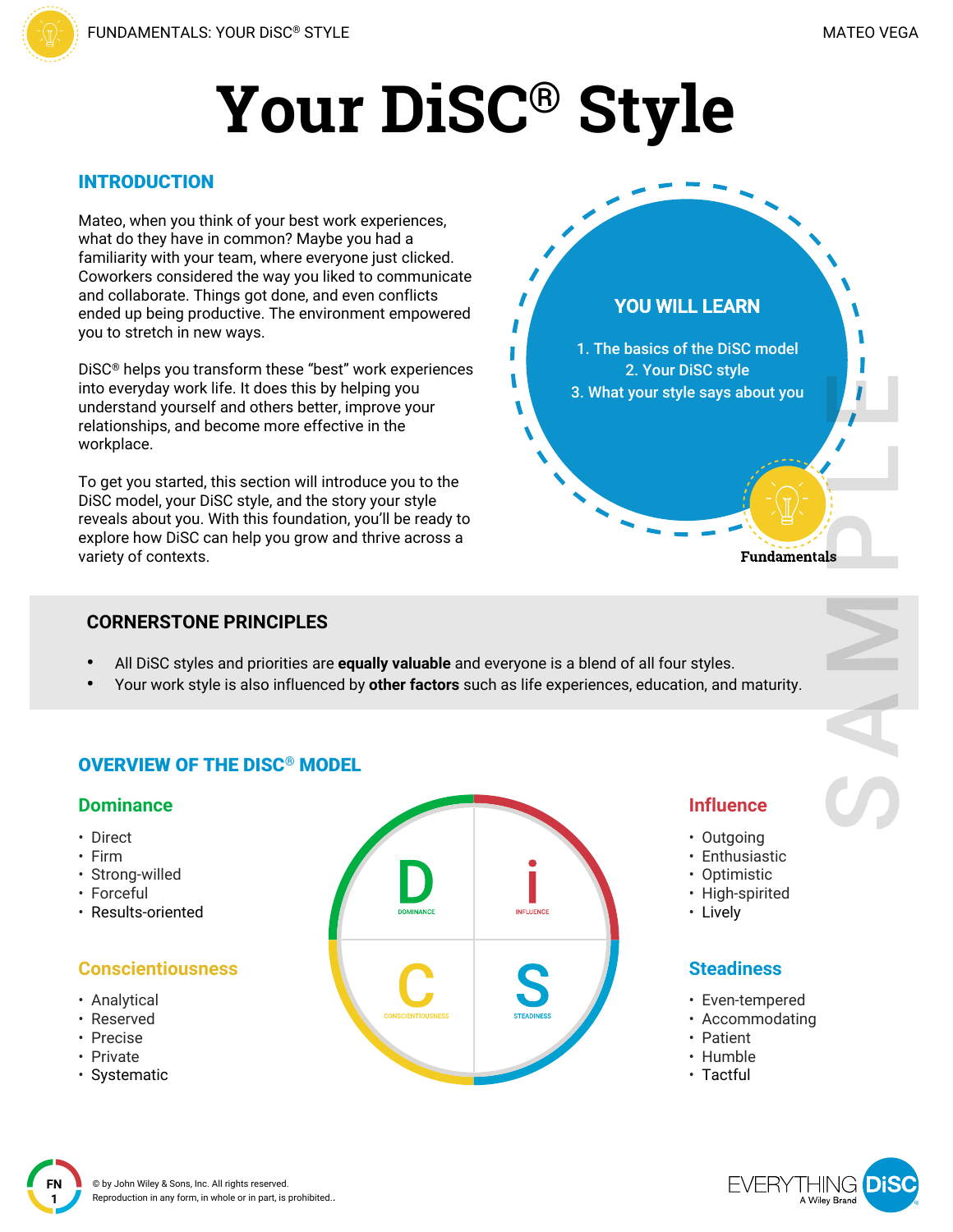# Your DiSC® Overview

#### YOUR DOT

**This report is personalized to you, Mateo, based on your assessment results.** In order to get the most out of your experience, you'll need to understand your personalized DiSC® map, pictured to the right. As you saw on the previous page, the Everything DiSC® model is made up of four basic styles: D, i, S, and C. Each style is divided into three regions. The picture to the right illustrates the 12 different regions where a person's dot might be located.

Your dot location shows your DiSC style. Because your dot is located in the S region but is also near the line that borders the C region, you have an SC style.

Keep in mind that everyone is a blend of all four styles, but most people tend strongly toward one or two styles. Whether your dot is in the center of one style or in a region that borders two, **no dot location is better than another.** All DiSC® styles are equal and valuable in their own ways.

# Di iD D **DC** iS **CD** Si S Ć **CS** SC

### Your DiSC® Style: SC

People with the SC style tend to be thoughtful, steady, and committed to being dependable for others.

## **CLOSE TO THE EDGE OR CLOSE TO THE CENTER**

A dot's **distance from the edge** of the circle shows how naturally inclined a person is to encompass the characteristics of his or her DiSC style. A dot positioned toward the edge of the circle indicates a strong inclination toward the characteristics of the style. A dot located between the edge and the center of the circle indicates a moderate inclination. And a dot positioned close to the center of the circle indicates a slight inclination. A dot in the center of the circle is no better than one on the edge, and vice versa. Your dot location is about halfway between the edge of the circle and the center, so you are **moderately inclined** and probably relate fairly well to the characteristics associated with the SC style.

Now that you know a little bit about the personalization of your DiSC Map, you'll learn more about what your dot **location says about you. You'll also learn some basic information about the other DiSC styles.**

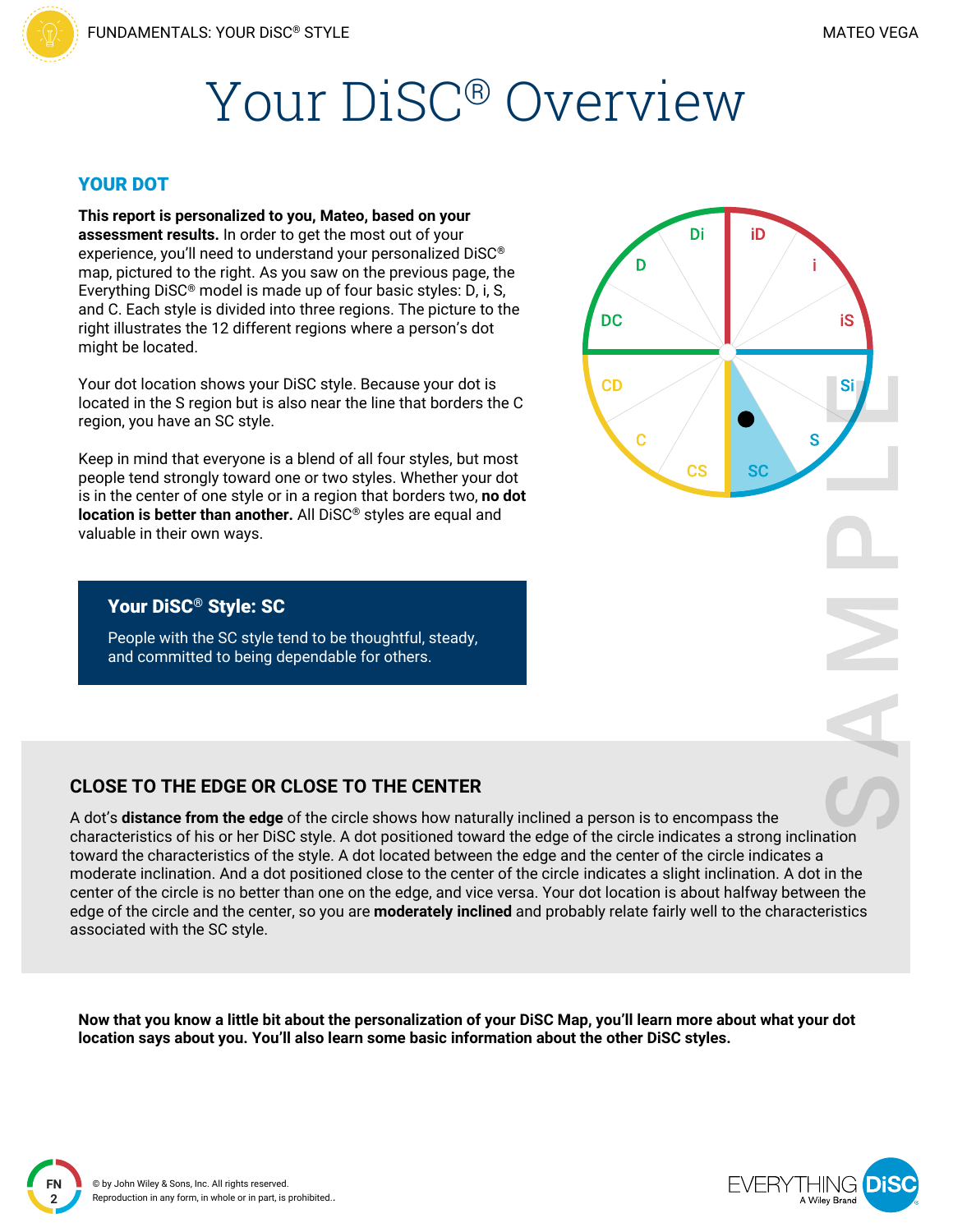# Your SC Style

#### YOUR DOT TELLS A STORY

Because you have an SC style, Mateo, you show steadiness and consistency, and you tend to be conscientious and reliable. Overall, you probably want to be known as someone people can count on. Compared to others, you have more patience for routine projects. Most likely, you plan ahead, allowing enough time to complete your responsibilities at the pace you prefer.

Likewise, you probably prefer a workplace that provides stability and a sense of security. Most likely, you enjoy having clearly defined expectations and procedures. Having ownership of specific tasks and responsibilities may be more comfortable for you than taking on high-pressure roles or projects. When you've established a comfortable routine, you probably feel most equipped to perform your best work.



Your dot location determines your shading, which indicates your comfort zone. Activities associated with your comfort zone may come more naturally to you, while those outside may take more energy.

In general, you want to process information carefully, and you usually avoid hasty decisions. You tend to steer clear of big risks, so when considering bold options, you probably take extra time to consider potential obstacles. Your commitment to proven, time-tested methods often causes you to resist new and innovative ideas. While your decisions are probably well thought out, others may feel that your caution can occasionally get in the way of progress.

You prefer to do things correctly the first time to avoid being criticized or letting other people down. Most likely, you tend to double-check your work, so others may be comfortable calling on you to complete projects that require care. However, while you tend to produce consistent results, you may occasionally focus on specifics at the expense of the big picture.

Like others with the SC style, you tend to be soft-spoken, and you don't want to force your ideas on others. Because you're fairly reserved, you may prefer to keep a low profile in meetings and social gatherings. While your unassuming nature probably makes you seem approachable, those who are more outgoing or forceful may struggle to read your more subtle communication style.

Because you're unlikely to focus primarily on status, power, or attention, you're probably fine working quietly behind the scenes. While you like to feel appreciated, you may get embarrassed if praise is too public or gushing. In fact, because you're fairly humble, you likely prefer to celebrate the accomplishments of your whole team or organization.

When communicating with others, you tend to maintain a diplomatic approach. Most likely, you avoid topics that could spark controversy. Rather, you strive to think carefully before speaking, and you admire others who share this tendency. Because you're focused on maintaining harmony, you sometimes may be taken aback by those who have less concern for diplomacy.

Because you're often uncomfortable with aggression and emotionally-charged situations, you probably dislike direct conflict. At times, you may feel that your need for stability and security is threatened when people don't get along. When things become heated, you may try to change the topic. If this doesn't work, you sometimes simply give in to relieve the tension.

Mateo, like others with the SC style, your most valuable contributions to the workplace may include your consistency, your humble approach to teamwork, and your eye for quality. In fact, these are probably some of the qualities that others admire most about you.

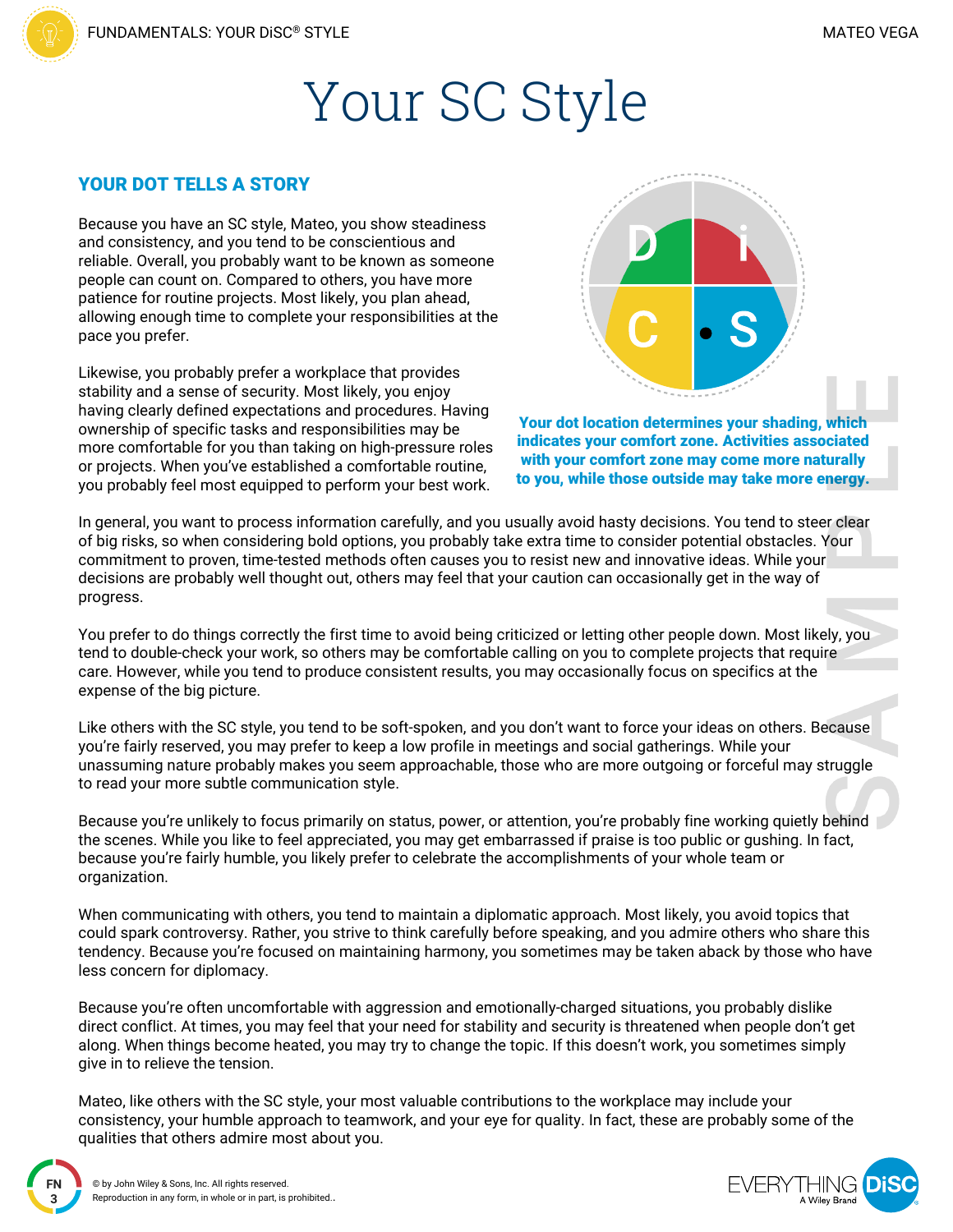# Overview of DiSC®

The graphic below provides a snapshot of the four basic DiSC® styles.

| <b>Dominance</b>                                                                                                                      | <b>Influence</b>                                                                                                                               |
|---------------------------------------------------------------------------------------------------------------------------------------|------------------------------------------------------------------------------------------------------------------------------------------------|
| Values: getting immediate results,<br>taking action, challenging self and<br>others                                                   | Values: expressing enthusiasm, taking<br>action, encouraging collaboration                                                                     |
| Active<br>Motivated by: power and authority,<br>Fast-paced<br>competition, winning, success<br>Outspoken                              | Motivated by: social recognition, group<br>activities, friendly relationships                                                                  |
| Dynamic<br>Fears: loss of control, being taken<br><b>Bold</b><br>advantage of, vulnerability                                          | Fears: social rejection, disapproval, loss<br>of influence, being ignored                                                                      |
| Characteristics: self-confidence,<br>directness, forcefulness, risk-taking                                                            | Characteristics: charm, enthusiasm,<br>sociability, optimism, talkativeness                                                                    |
| Limitations: lack of concern for<br>others, impatience, insensitivity                                                                 | Limitations: impulsiveness,<br>disorganization, lack of follow-through                                                                         |
| Questioning<br>Logic-focused<br>Objective<br><b>Skeptical</b><br>Challenging<br><b>Conscientiousness</b>                              | Accepting<br>People-focused<br>Empathizing<br>Receptive<br>S<br>Agreeable<br><b>Steadiness</b>                                                 |
| <b>Values: ensuring accuracy,</b><br>maintaining stability, challenging<br>assumptions                                                | Values: giving support, maintaining<br>stability, enjoying collaboration                                                                       |
| Motivated by: opportunities to use<br>Thoughtful<br>expertise or gain knowledge, attention<br>Calm<br>to quality<br><b>Methodical</b> | Motivated by: stable environments,<br>sincere appreciation, cooperation,<br>opportunities to help<br>Fears: loss of stability, change, loss of |
| Moderate-paced<br>Fears: criticism, slipshod methods,<br>Careful<br>being wrong                                                       | harmony, offending others                                                                                                                      |
| <b>Characteristics: precision, analysis,</b><br>skepticism, reserve, quiet                                                            | Characteristics: patience, team player,<br>calm approach, good listener, humility                                                              |
| <b>Limitations: overly critical, tendency</b><br>to overanalyze, isolates self                                                        | Limitations: overly accommodating,<br>tendency to avoid change, indecisiveness                                                                 |

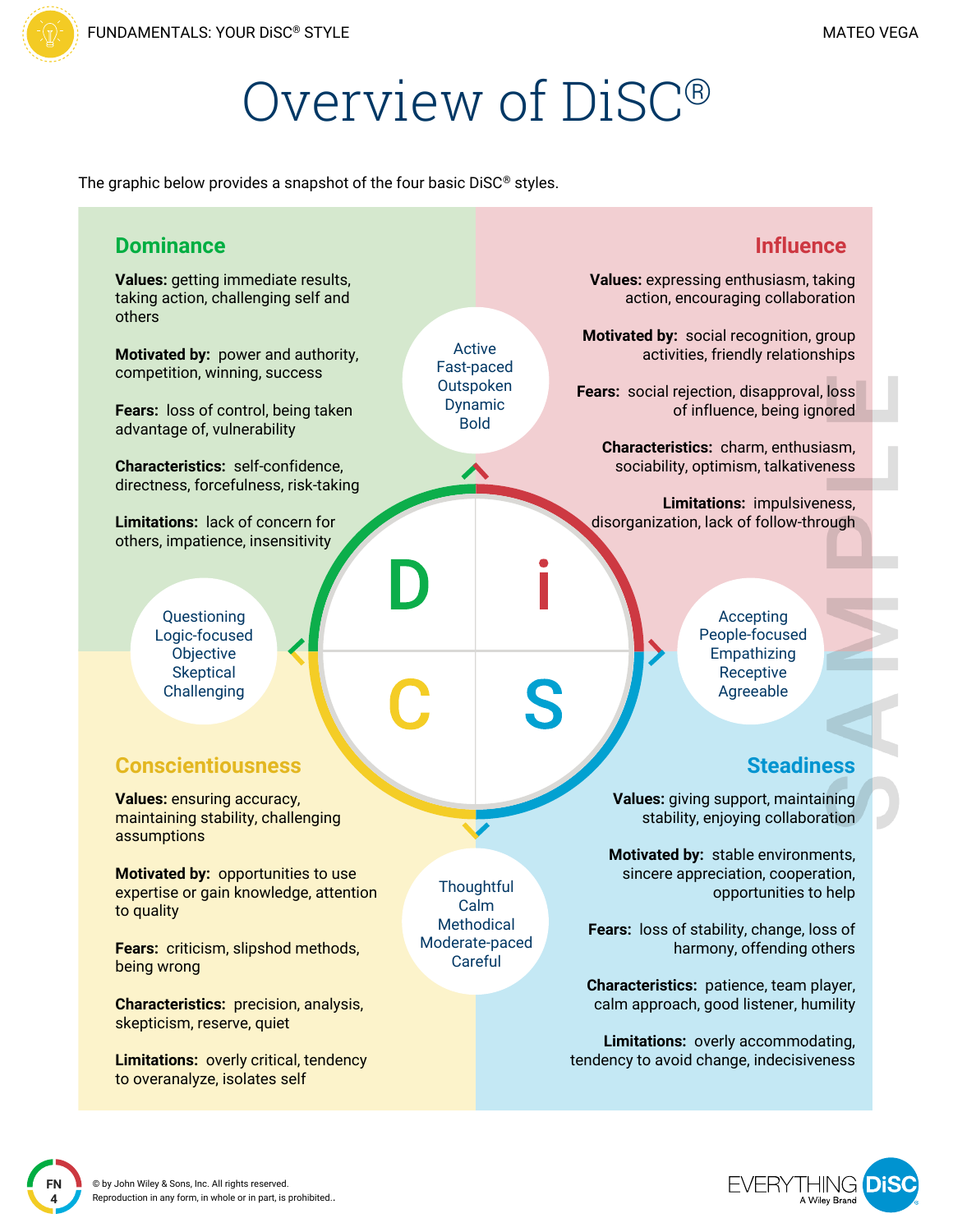

### INTRODUCTION

Mateo, have you ever noticed that there are certain things you tend to focus on at work? Or that you're energized by some tasks but dread doing others?

We all bring different preferences and tendencies to the workplace. Some of us focus on making rapid progress. Others advocate for a more cautious approach. Some people seek out collaboration and interaction. Others prefer to go it alone.

In the pages that follow, you'll gain a deeper understanding of what you bring to the workplace. What do you care about? What motivates you? What frustrates you? Personalized strategies built on these insights will then help you increase your effectiveness and satisfaction at work.



# THE DiSC® MODEL

Your dot location and style are shown below, along with information on what people with different DiSC styles often value in the workplace.

## **Dominance**

#### **Cares about:**

- Making quick progress
- Pushing through obstacles

## **Conscientiousness**

#### **Cares about:**

- Getting things right
- Maintaining high standards



#### **Influence**

#### **Cares about:**

- Building strong relationships
- Being part of exciting new ventures

# **Steadiness**

#### **Cares about:**

- Creating a harmonious environment
- Being a good teammate

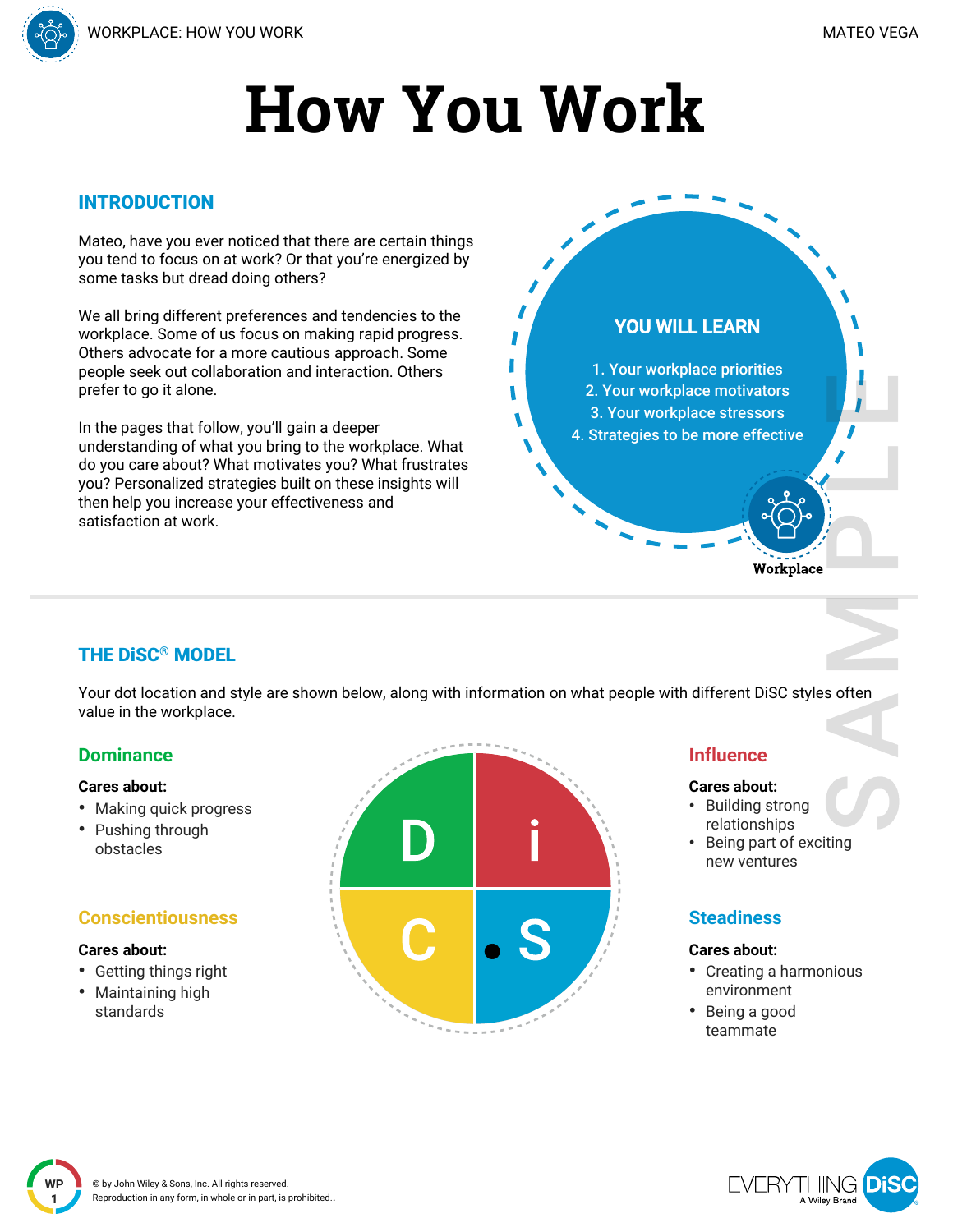# Your DiSC® Style at Work

#### WORKPLACE PRIORITIES

The eight words around the Everything DiSC® map are what we call priorities, or the primary areas where people focus their energy in the workplace. Your shading shows your comfort zone and the priorities that tend to shape your workplace experience. The closer your comfort zone shading comes to a priority, the more likely you are to focus your energy on that area. Everyone has at least three priorities, and sometimes people have four or five. Having five priorities is no better than having three, and vice versa.

Typically, people with the SC style have shading that touches Stability, Support, and Accuracy. Your shading stretches to include Action, which isn't characteristic of the SC style.



#### **Maintaining Stability**

Mateo, you're most comfortable in a calm, predictable setting. You probably do your best to minimize surprises and produce reliable outcomes. To that end, impulsivity usually makes you uncomfortable, and you prefer to work systematically without the distraction of a chaotic environment. You focus on maintaining stability, and people know that they can count on you to follow through.

#### **Giving Support**

People with the SC style tend to be calm and considerate. You prefer to have harmony in your relationships, and you like to know that the people around you are happy. As a result, you're usually willing to offer help or listen patiently when needed. Because an orderly, peaceful environment is important to you, you're willing to put your own needs aside to give the support that's needed.

#### **Ensuring Accuracy**

Like others with the SC style, you tend to be careful and methodical. You are uncomfortable with sloppy, subpar work, so you probably place pressure on yourself to get things right. Likewise, you prefer to study your options carefully and make decisions based on objective facts. Overall, you focus on being accurate to ensure predictable outcomes.

#### **Taking Action**

**WP 2**

Also, you appear to place a high value on swift, immediate progress, a characteristic that is unusual for the SC style. You probably prefer to get going right away, and you may become impatient with obstacles that stand in your way. You're unlikely to be intimidated by rapid change or the need to improvise. Once you've chosen a course of action, you tend to stick to it and keep moving.

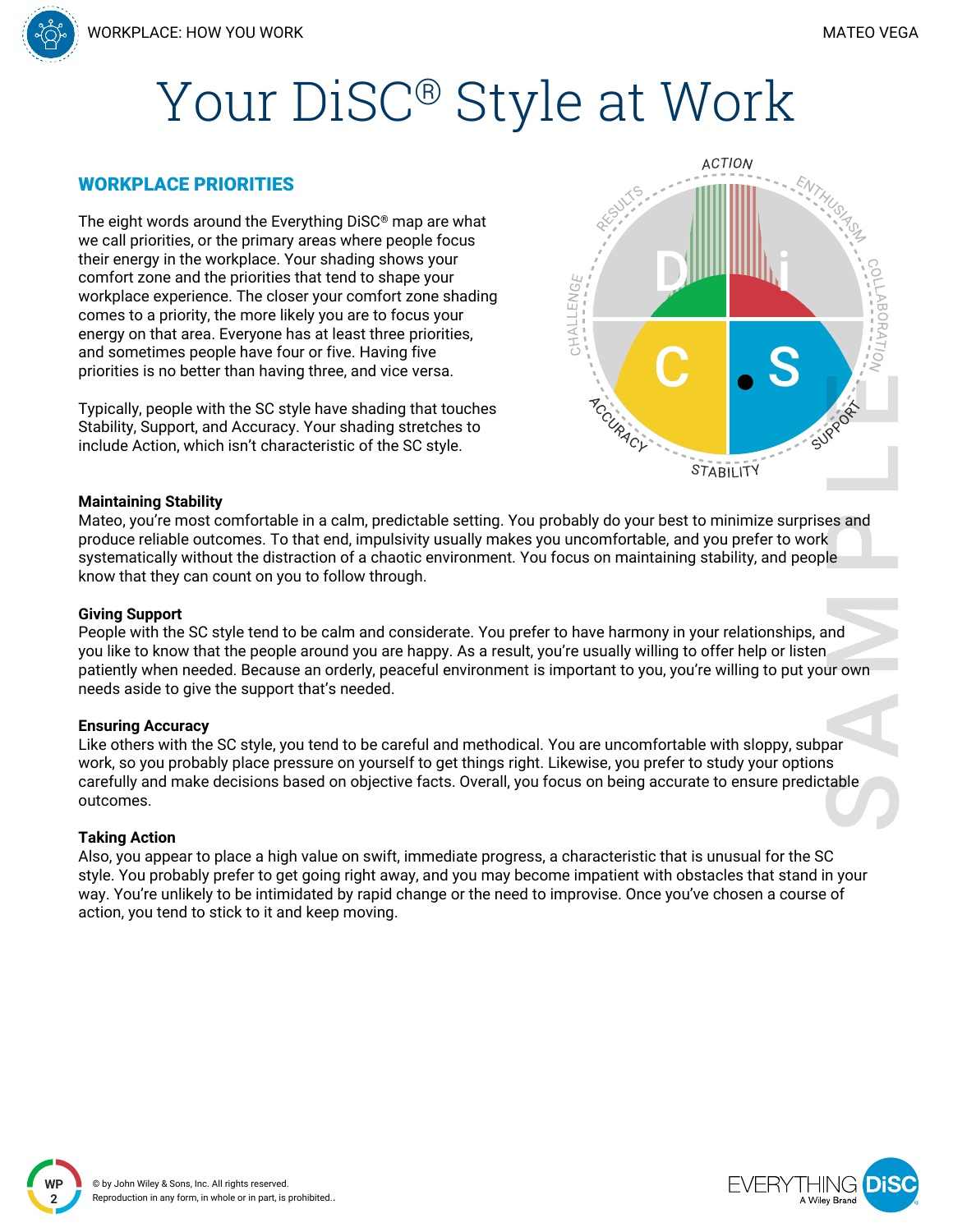

# WHAT MOTIVATES YOU?

Different people find different aspects of their work motivating. Like other people with the SC style, you probably like to work in a stable, supportive environment where people are free to accomplish their tasks without a lot of pressure. Most likely, you prefer to maintain high standards and follow reliable, well-established procedures. However, you may also enjoy working in a fast-paced environment where progress happens quickly, and this is less typical of the SC style.

#### You probably enjoy many of the following aspects of your work:

- Working steadily toward a goal
- Supporting people when they face a challenge
- Following efficient systems or procedures
- Bringing organization to a project
- Catching errors or flaws in designs
- Providing accuracy and precision
- Maintaining high standards
- Getting things moving
- Initiating change

# WHAT IS STRESSFUL FOR YOU?

Then there are those aspects of your work that are stressful for you. Because you value dependable outcomes, you may become anxious if you're thrown into an environment that is too unpredictable. You may find it hard to make important decisions before studying all your options. In addition, because you're uncomfortable with conflict, you may avoid people you see as overly argumentative or forceful. At the same time, unlike others with the SC style, you may become frustrated when things aren't moving as quickly as you would like.

## Many of the following aspects of your work may be stressful for you:

- Making decisions without time to weigh the pros and cons
- Dealing with angry or argumentative people
- Working without clear guidelines
- Having to argue for your point of view
- Dealing with conflict

**3**

**2-3 WP**

- Working in a chaotic environment
- Improvising a new course of action
- Moderating your quick pace
- Working methodically toward long-term goals





**EVERY** 

A Wiley Branc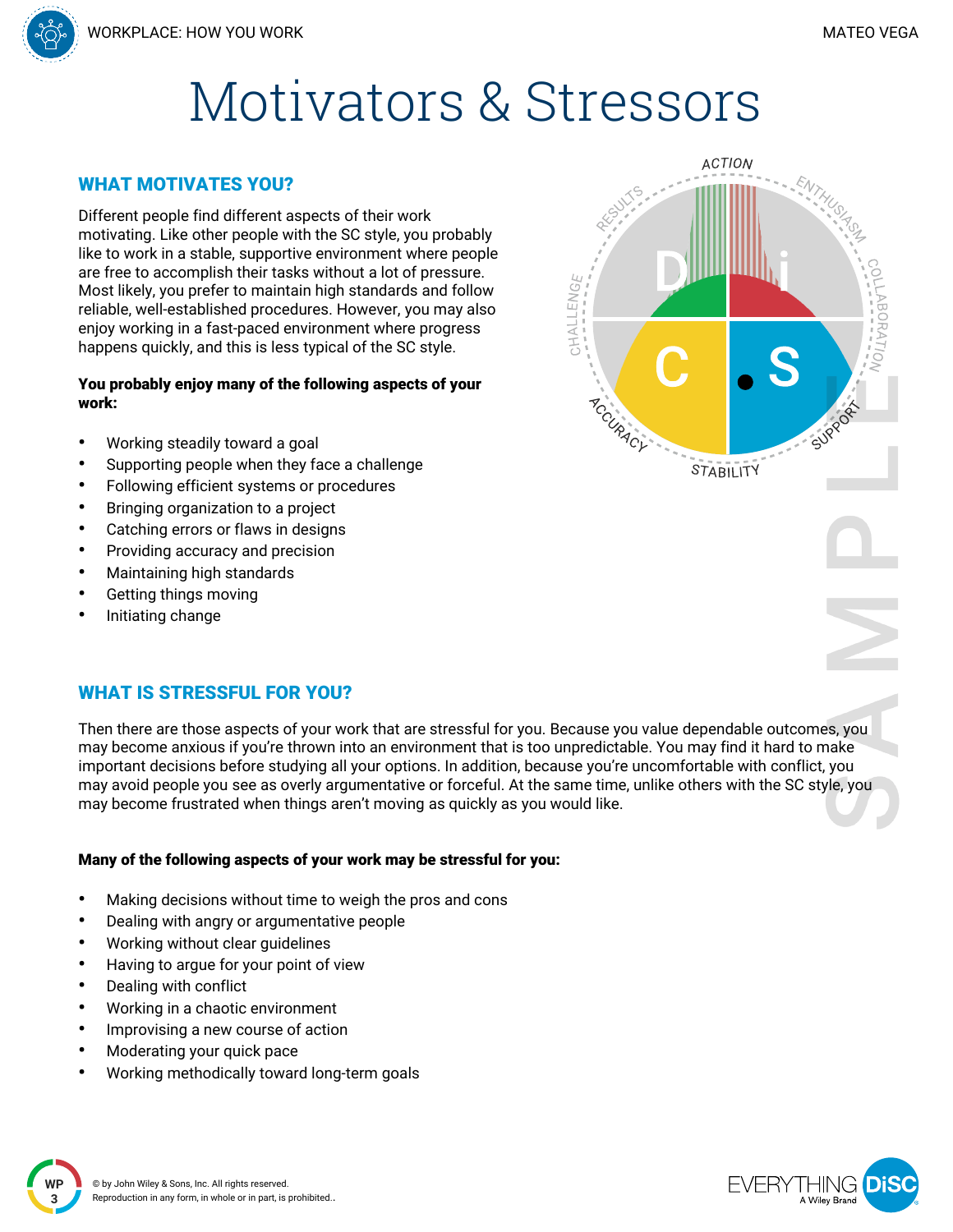# Strategies for Effectiveness

Mateo, the three key strategies below can help you apply what you've learned about your style to becoming more effective at work and positively contributing to your organization's culture.

# SHOW MORE WILLINGNESS TO WORK AS PART OF A TEAM

Because you often like to use your own judgment and control your workflow, you may prefer to work independently. However, if people sense that you're closed off to teamwork, they're less likely to approach you for input and it may stifle the flow of ideas within your group. By showing more openness to collaboration, you can benefit from the talents of those around you.

- Invite people to share their opinions, and remember that asking for input is a sign of prudent decision-making.
- Focus on building a communication network that will help you make sound decisions and manage errors.



# BE DIRECT WITH TOUGH FEEDBACK

Because you want to be agreeable and prefer to work in an environment where people get along, you may avoid giving unfavorable feedback. While giving constructive criticism may make you uncomfortable, keep in mind that it can help the group work more effectively and keep small problems from becoming major issues. Just stick to the facts and deliver the message in a warm but unapologetic manner.

- Remind yourself that being candid with people will help build your relationships in the long term.
- Ask yourself whether you would want to know the truth if you were in the other person's position.

# RECOGNIZE THE VALUE OF NETWORKING

You tend to be somewhat private, and as a result, you may fail to make important connections with people in your workplace. People who are expressive and outgoing may have an easier time networking. By opening up and making your emotions more available, you may be able to gain trustworthy allies who will help you achieve your goals in the organization.

- Consider how networking with others might lead to improved results for a project and stronger connections for you.
- Ask yourself whether you could be more expressive in certain situations, which could make it easier for others to connect with you.

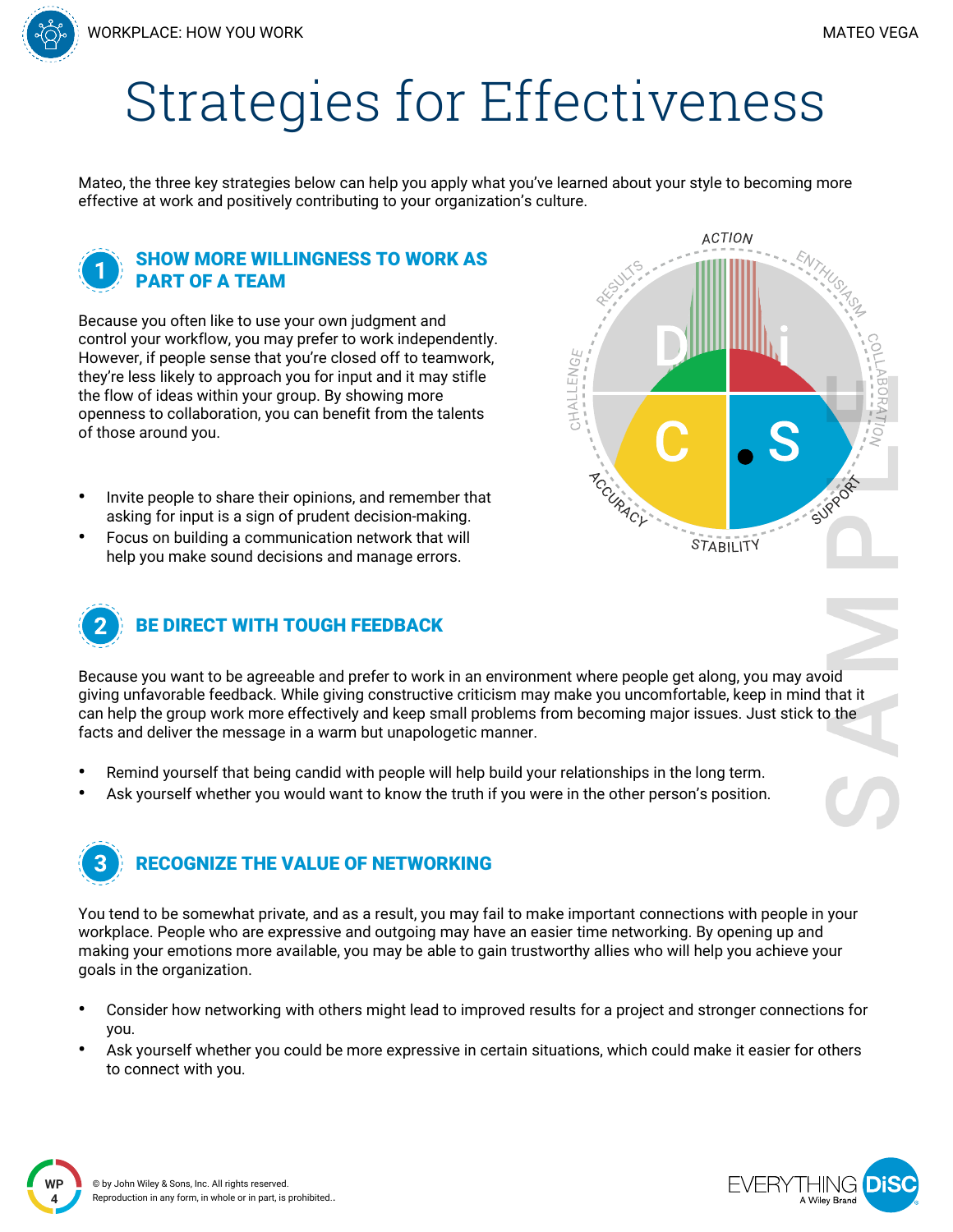# **Understand Your Relationships**

# INTRODUCTION

Mateo, have you ever wondered why you connect well with some people, but find it harder to relate to others?

DiSC® gives you insight into your relationships by helping you appreciate where others are coming from. In this section, you'll learn about the different DiSC styles, so you can see what you and your colleagues have in common and where you differ. You'll explore how others' priorities compare to yours, and what that means for your relationships.

Seeing these priorities for what they are—areas where work is most meaningful for each of us—creates opportunities to appreciate differences. This lays the groundwork for stronger relationships based on understanding and respect.

# DiSC® MODEL AND WORKPLACE PRIORITIES

The priorities around the circle show where the different styles focus their energy at work. Your dot and surrounding comfort zone (shading) are also shown. Typically, people with the SC style have shading that touches Stability, Support, and Accuracy. Your shading stretches to include Action, which isn't characteristic of the SC style.

# **Dominance**

- **You will notice:**
- Driving toward results
- Taking quick and bold action
- Challenging things that aren't working

# **Conscientiousness**

#### **You will notice:**

- Striving for accuracy and high quality
- Taking a systematic approach to ensure stability
- Challenging flawed ideas and approaches



## **Influence**

**YOU WILL LEARN**

1. The workplace priorities of other styles 2. How well you might relate to those priorities 3. Your similarities and differences

#### **You will notice:**

- Maintaining enthusiasm
- Taking quick action toward exciting possibilities
- Collaborating and socializing

Workplace

## **Steadiness**

#### **You will notice:**

- Being supportive and patient with others
- Collaborating and cooperating
- Being dependable and eventempered to ensure stability

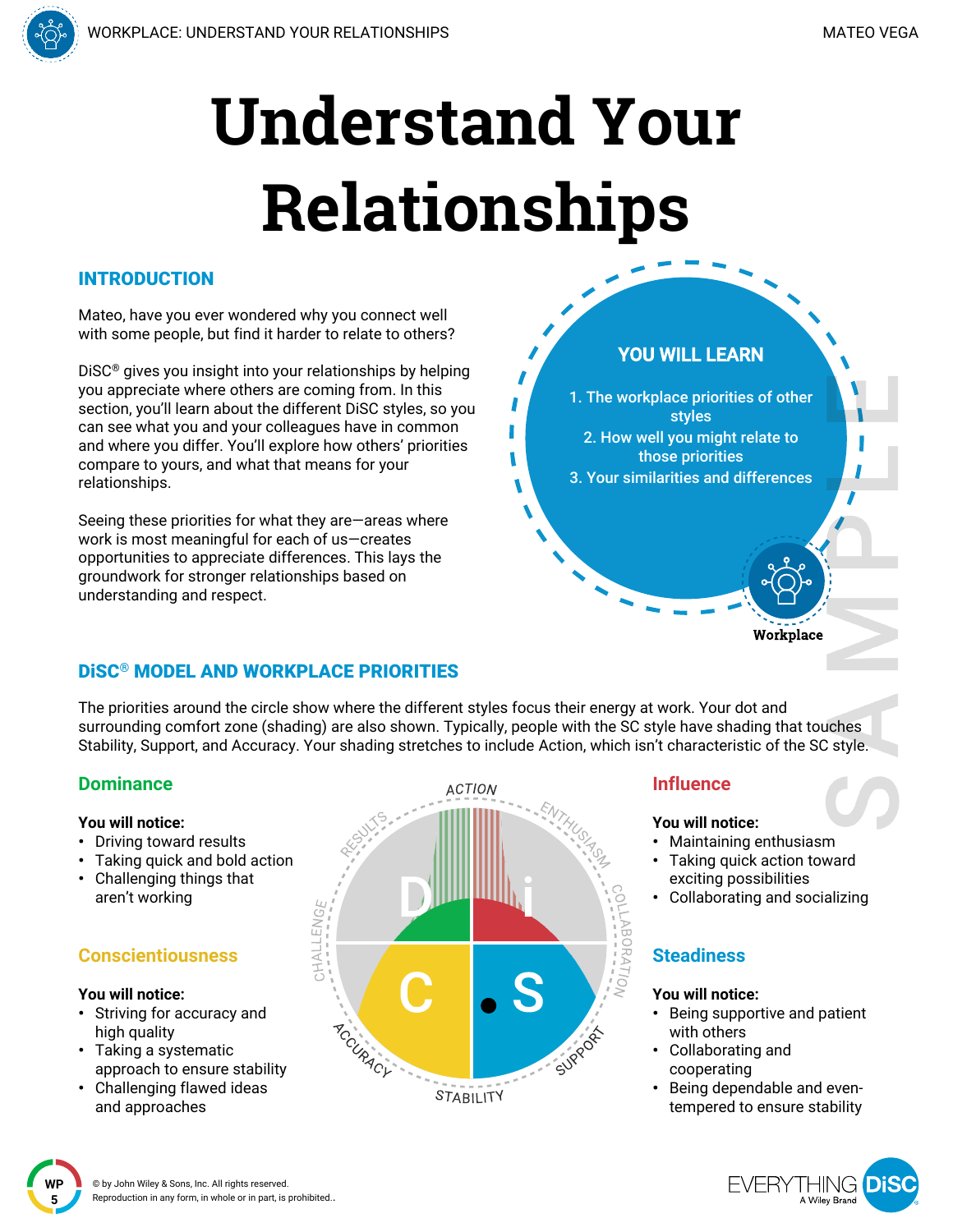# The D Style & You

### HOW MIGHT YOU REACT TO THE D STYLE?

Imagine that you regularly interact with someone with a D style. She's well-respected by the organization as a go-getter who delivers on her promises, but you may find her direct, forceful approach to be too aggressive. Also, because you prefer a calm, stable environment, you may have trouble with her competitive push for results.

Unlike others with the SC style, you share her priority of action, so you may welcome her desire to move swiftly. To you, this colleague seems to thrive on rapid progress, often driving toward bold and radical change, and you're usually comfortable with this kind of fast-paced work environment. But since you prefer things to be orderly, you may wonder why she seems to push her ideas through without considering how her insistent approach might throw others off balance.

Furthermore, you probably have trouble relating to her skeptical and questioning nature, and you might think that she's overly pessimistic at times. She may be less interested in supporting others than you are, and you may find that her tendency to challenge ideas makes you a bit uncomfortable when you work with her on projects.

#### To you, people with the D style may seem:



- **Forceful**
- **Blunt**
- **Demanding** • **Rash**

WHAT IS THE MOTIVATION FOR THEIR BEHAVIOR?

#### Results

People with the D style tend to be strong-willed individuals who prioritize **Results**. Because they are so driven, they constantly look for new challenges and opportunities. They strive for success and won't give up just because they run into a few obstacles. Since you tend to focus more on supporting others, you may find their competitiveness difficult to relate to.

#### Action

In addition, they prioritize **Action**, so they focus on achieving their goals quickly and forcefully. Cautious and predictable environments are particularly tedious for them, and they may get impatient if others spend a lot of time analyzing ideas rather than acting on them. You're also comfortable moving at a fast pace, but you may prefer a bit more time to think things through.

#### **Challenge**

**WP 6**

Furthermore, those with the D style also prioritize **Challenge**. Because they want to control outcomes, they're often questioning and independent-minded. They are unlikely to accept things they're unsure about, and they won't hesitate to challenge ideas that they don't agree with. Since you tend to be a little less critical, you may find it a bit difficult to relate to their challenging approach.

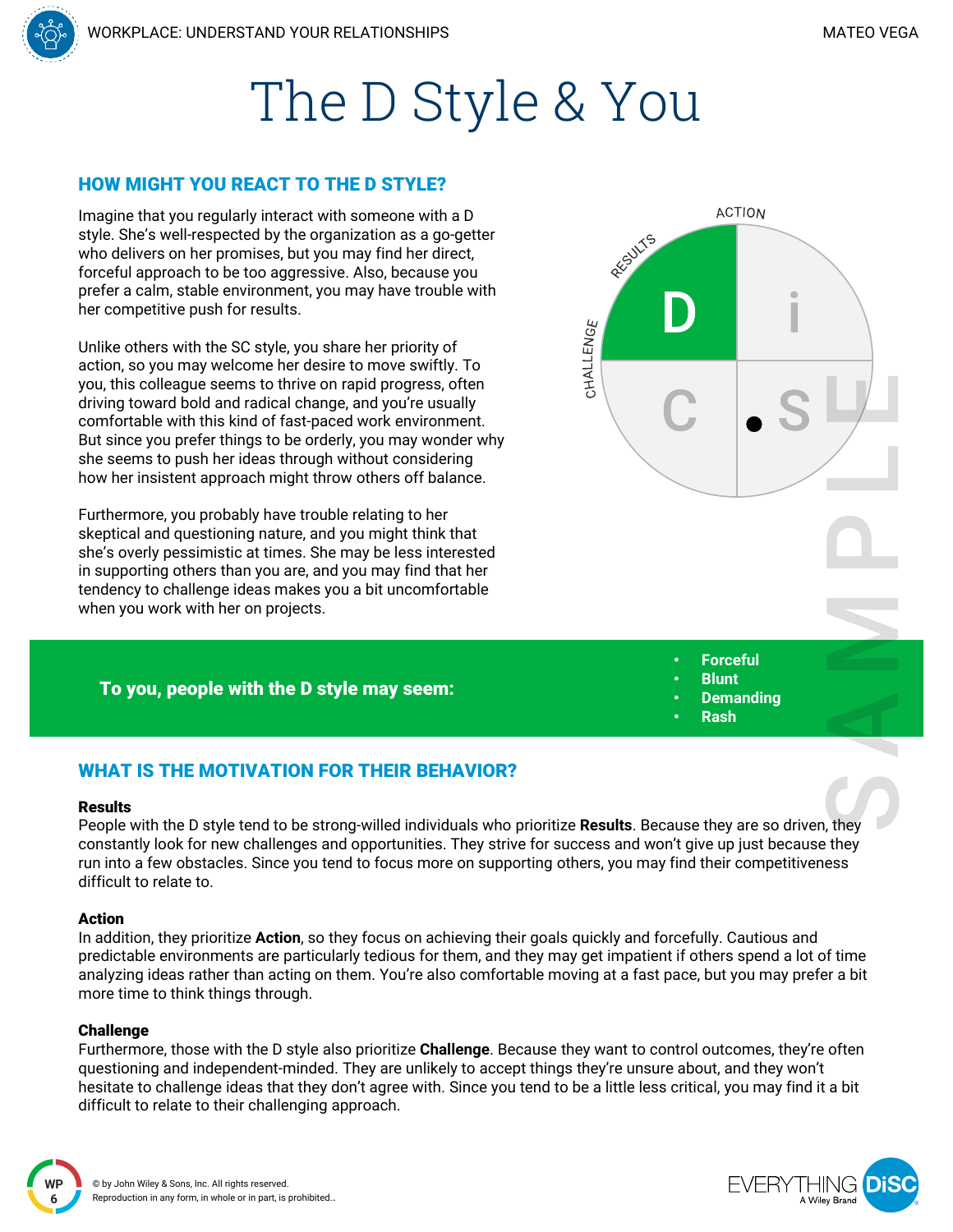# The i Style & You

### HOW MIGHT YOU REACT TO THE i STYLE?

Now, imagine that you also work with someone with an i style. He seems to know everyone on a first-name basis and always has the latest scoop. While you may respect his positive outlook and enthusiasm, he may seem overly optimistic to you.

Unlike others with the SC style, you share his priority of action, and you may not even push back when he initiates rapid change. Most likely, you don't mind his on-the-go approach, and you probably respect his flexibility. However, you're more likely than he is to enjoy a predictable environment, so you probably have an easier time performing routine tasks.

To you, he may seem overly concerned with being in the spotlight, and you may wonder how he gets any work done with all that socializing and joke telling. He's more focused on collaboration than you are, so you may think that he suggests working together on projects too frequently. And, because you're fairly accommodating, you may end up carrying his weight behind the scenes after he's already moved on.

#### To you, people with the i style may seem:



- **Talkative**
- **Energetic**
- **Scattered**
- **Emotional**

# WHAT IS THE MOTIVATION FOR THEIR BEHAVIOR?

#### Enthusiasm

People with the i style put a high priority on **Enthusiasm** and tend to maintain an upbeat attitude. Because they get excited about new possibilities, they may be very expressive when communicating their ideas. Because you're usually less expressive than they are, you may find their high-spirited style to be a bit overwhelming at times.

#### Action

In addition, they prioritize **Action**, so they focus on making quick progress toward exciting solutions. Because they tend to be fast-paced, they may be eager to get going without spending a lot of time considering the consequences. You're probably comfortable keeping up with their swift pace, but their frequent spontaneity may strike you as reckless at times.

#### Collaboration

Furthermore, those with the i style also prioritize **Collaboration**. They enjoy meeting new people, and they probably have a talent for getting everyone involved and building team spirit. They appreciate teamwork and often gather the group to work on projects collaboratively. Although you're usually not opposed to group efforts, you're probably more comfortable working alone than they are.

A Wiley Branc

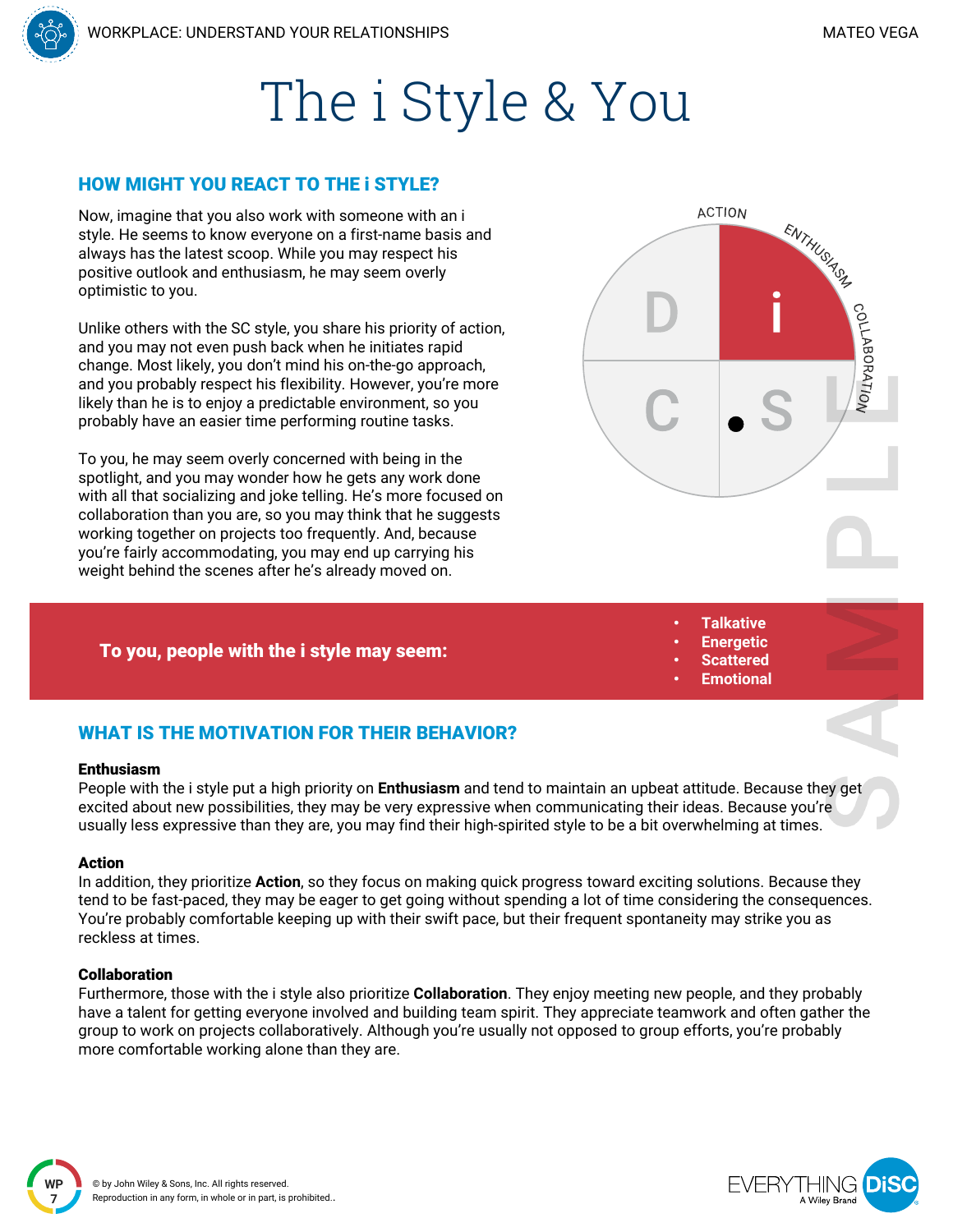COLLABORATION

# The S Style & You

## HOW MIGHT YOU REACT TO THE S STYLE?

Now, let's imagine that you regularly interact with someone who has an S style and shares your desire to support the needs of others. To you, he seems humble and easygoing, and you're never afraid to ask him a question because he's always patient and happy to help. And because you're both so accommodating, you probably find it easy to work together on projects.

Around the office he's often referred to as a "rock," and because you also like maintaining stability and order, you may appreciate his ability to keep the group on an even keel. He is well-liked by everyone, and like you, he can always be counted on to perform his job consistently.

Like you, he tends to keep a low profile and to seem embarrassed when someone showers him with praise. Since he's so agreeable and cooperative, working together never feels like a competition. However, you may sometimes wish he'd spend more time focusing on the facts and less time trying to please everyone.

#### To you, people with the S style may seem:

- **STABILITY** 
	- **Caring**
	- **Gentle**
	- **Considerate**
	- **Dependable**

# WHAT IS THE MOTIVATION FOR THEIR BEHAVIOR?

#### Support

People with the S style place a high priority on providing **Support**. They tend to be good listeners, and as a result, they're often seen as patient and accommodating. They don't hesitate to help out when they can, and they value a warm and easygoing environment. You probably find it easy to relate to their laidback, helpful approach, although you may feel they try too hard at times to meet people's needs.

#### **Stability**

**WP 8**

In addition, they prioritize **Stability**, so they often focus on maintaining a predictable, orderly environment. Since they tend to be cautious, they're probably methodical and avoid rapid change whenever possible. Because you also avoid risks, you probably appreciate their preference to study their options carefully.

#### Collaboration

Furthermore, people with the S style also prioritize **Collaboration**. They enjoy working with others in a trusting, warm environment, and they may go out of their way to make sure people feel included and accepted. Although you probably appreciate their focus on friendly teamwork, you may feel that they emphasize group efforts a little more than you would like.

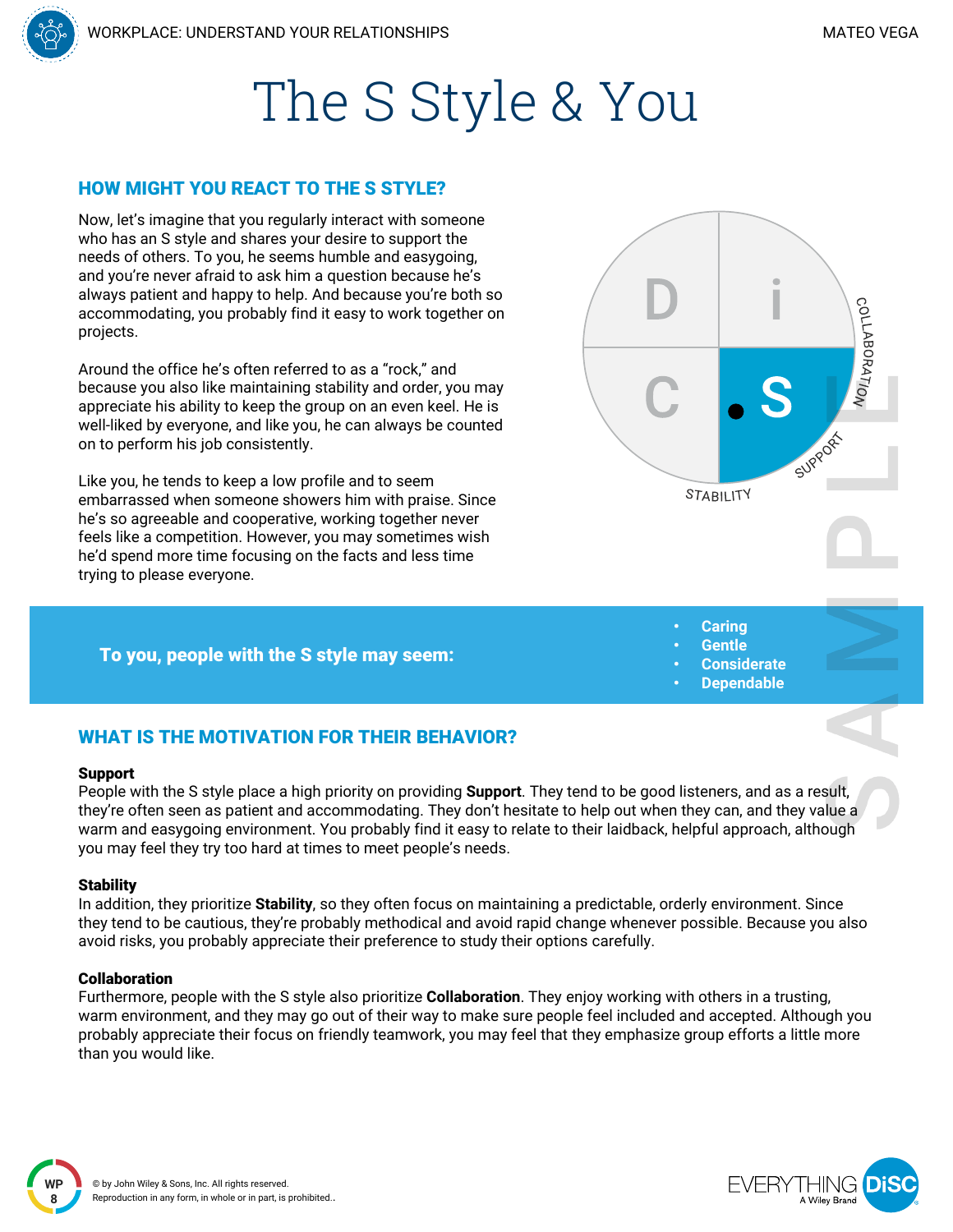# The C Style & You

## HOW MIGHT YOU REACT TO THE C STYLE?

Imagine that you regularly interact with someone who has a C style and shares your priority of accuracy. Like you, she's not highly sociable, and you can probably relate to her dedication to getting things done right. Because she shares your desire for quality and precision, she tends to hole up in her office for long stretches of time, checking her work two or three times before being satisfied. You probably appreciate these high standards.

Like you, this colleague wants a stable environment where she can ensure reliable outcomes. She often seems precise and methodical, and since you're also cautious, you probably appreciate that she takes the time to evaluate big decisions. And, because she likes to analyze risks, she's unlikely to push for the bold ideas or drastic changes that you prefer to avoid.

However, if the two of you have conflicting viewpoints, you may be intimidated by her unyielding arguments. And because she's so independent and often seems so skeptical, you may be hesitant to approach her about collaborating. Still, you probably appreciate that she follows through on commitments.



CHALLENGE

**Systematic** • Reliable **Analytical Detached** 

To you, people with the C style may seem:



#### **Accuracy**

People with the C style place a high priority on **Accuracy**. Because they want to ensure superior results, they tend to analyze options rationally and separate emotions from facts. They value being precise, and as result, they will often ask in-depth or skeptical questions. While you may relate to their emphasis on creating sound solutions, you may sometimes want to see more warmth from them.

#### **Stability**

In addition, they prioritize **Stability**. Because they tend to value follow-through and restraint, they're uncomfortable with quick or risky decisions and prefer to take time to make an informed choice. They tend to analyze all the options, and they often make decisions that promise predictable outcomes. Because you also spend time ensuring dependable results, you may find it easy to relate to their cautious approach.

#### Challenge

Furthermore, people with the C style also prioritize **Challenge**. In their quest to find the most streamlined or productive method of completing their tasks, they may openly question ideas and point out flaws that others may have missed. Since you tend to be more accommodating, you may find them overly skeptical or fault-finding.

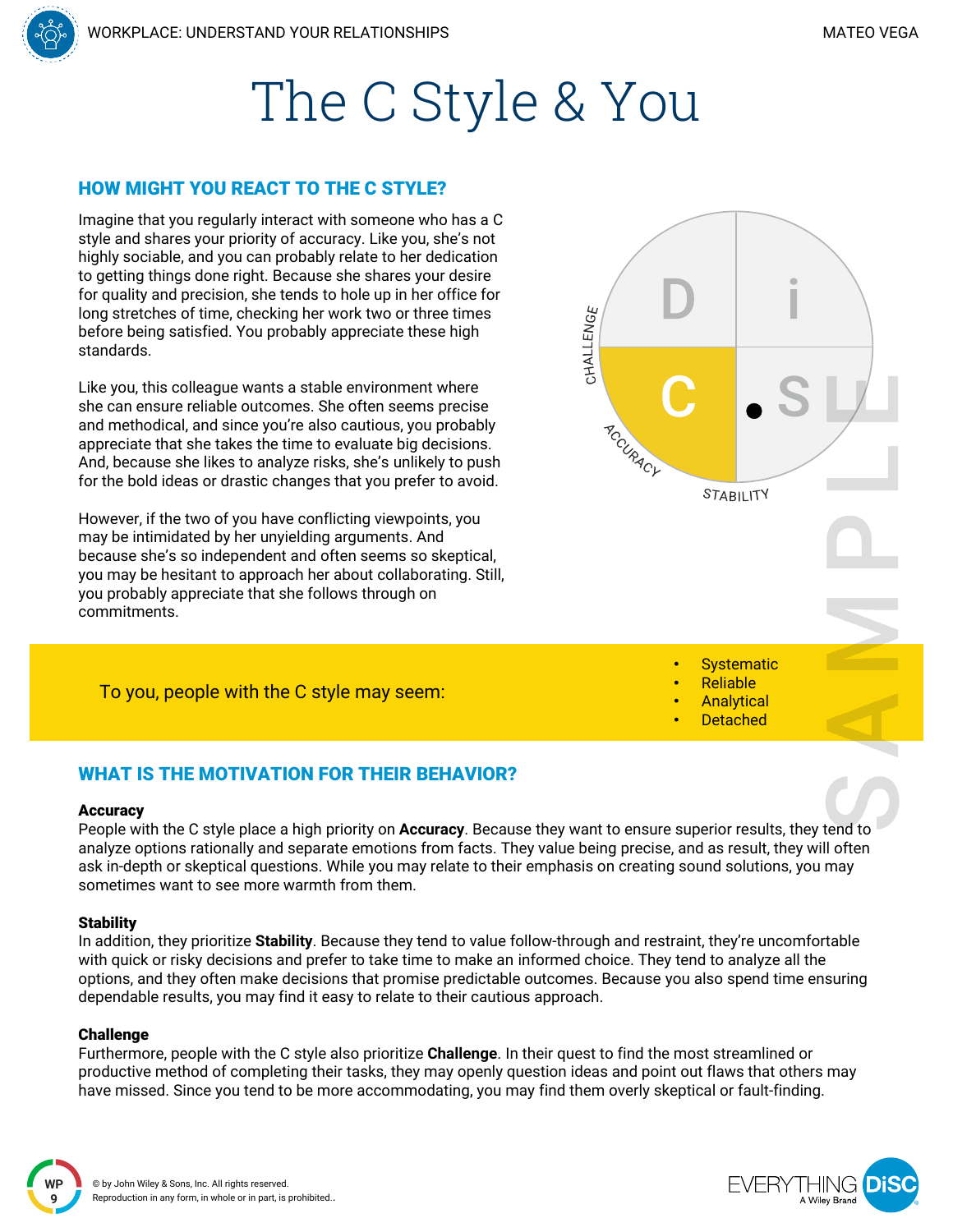**YOU WILL LEARN**

1. How to be more effective with each DiSC style 2. How to solve problems when working with each DiSC style 3. How to manage tension with each DiSC style



## INTRODUCTION

While everyone wants good relationships in the workplace, we may disagree on what that really means. A first step is simply understanding what that looks like for each other—how do we want to be treated?

DiSC® helps you understand the various ways people approach communication and collaboration. In this section, you'll explore how to connect with your coworkers, based on strategies that take their style and priorities into consideration as well as your own.

With this information, you can meet your coworkers where they are, leading to smoother, more effective relationships and a work culture built on respect.

# DiSC® MODEL AND WORKPLACE PRIORITIES

The priorities around the circle show where the different styles focus their energy at work. Your dot and surrounding comfort zone (shading) are also shown. Typically, people with the SC style have shading that touches Stability, Support, and Accuracy. Your shading stretches to include Action, which isn't characteristic of the SC style.

#### **ACTION** D style responds well to: i style responds well to: • Directness • Enthusiasm and excitement **Confidence** Positivity and optimism • Ability to get to the point • Warmth and openness quickly HALLENG S style responds well to: C style responds well to: • Facts and logic ACCURACY • Patience and calm • Calm and order • Warmth and acceptance Time and space to think things • Diplomacy and consideration through STABILITY

FVFRY A Wiley Branc

Workplace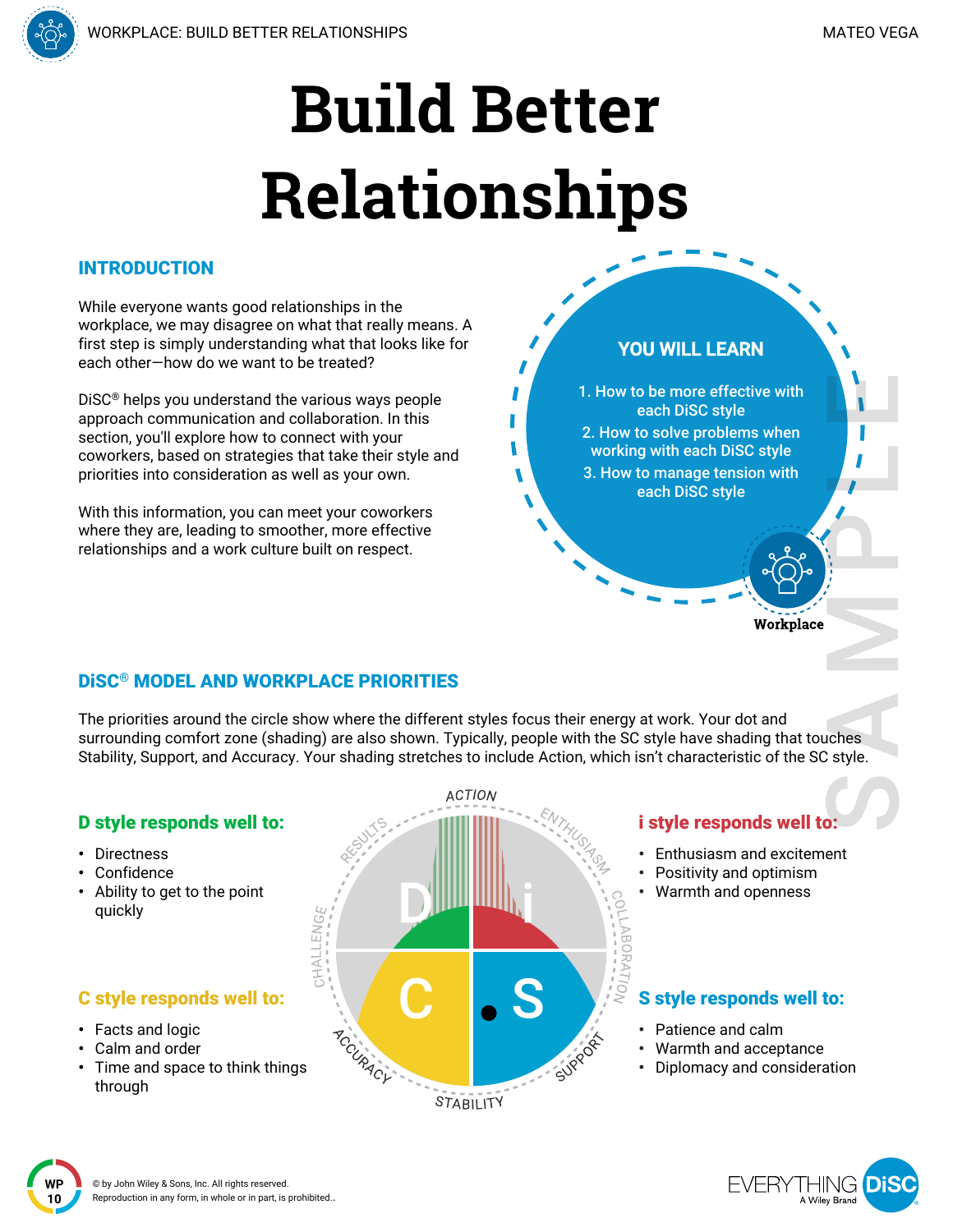# Connecting with D

### WHEN YOU NEED TO BE MORE EFFECTIVE:

Mateo, people with the D style like to get right to the point, and this might affect the way you relate to one another. Since they're interested in rapid results, they're probably willing to be straightforward or even blunt. You're more likely to be cautious, so they may dominate discussions with you. While they may not see this as a problem, you probably feel somewhat intimidated by them. At the same time, they may grow frustrated by your hesitant approach.

Therefore, when you need to be more effective with people who have the D style, consider the following strategies:

- Talk to them about the big picture and the bottom line rather than getting caught up in the details.
- Speak up with your ideas and opinions early in the conversation.
- Acknowledge their desire for immediate results.

# WHEN PROBLEMS NEED TO BE SOLVED:

People with the D style make quick, firm decisions in order to make progress and keep moving. Unlike others with the SC style, you also prioritize action, so you can identify with their desire to solve problems rapidly. However, because you tend to look at ideas carefully and methodically, they may view your approach as too hesitant or riskaverse, and this may cause them to dismiss your concerns.

Therefore, when solving problems with people who have the D style, consider the following strategies:

- Take a firm stance when presenting your ideas.
- Speak up about your concerns, but remember to give their bold solutions a fair chance.
- Emphasize your shared desire to act quickly.

## WHEN THINGS GET TENSE:

Because you want everyone to get along, you're less likely than your "D" coworkers to challenge ideas and address issues directly. They're probably very frank and even argumentative in conflict, and, because you're uncomfortable with aggression or emotionally-charged situations, you may avoid discussing problems altogether. They may misread your compliance as agreement, assuming the situation is resolved when you haven't even made your needs known.

Therefore, when things get tense with people who have the D style, consider the following strategies:

- Avoid becoming intimidated by their assertiveness.
- Focus on being diplomatic but direct.
- Remember that burying your feelings may just prolong the conflict.





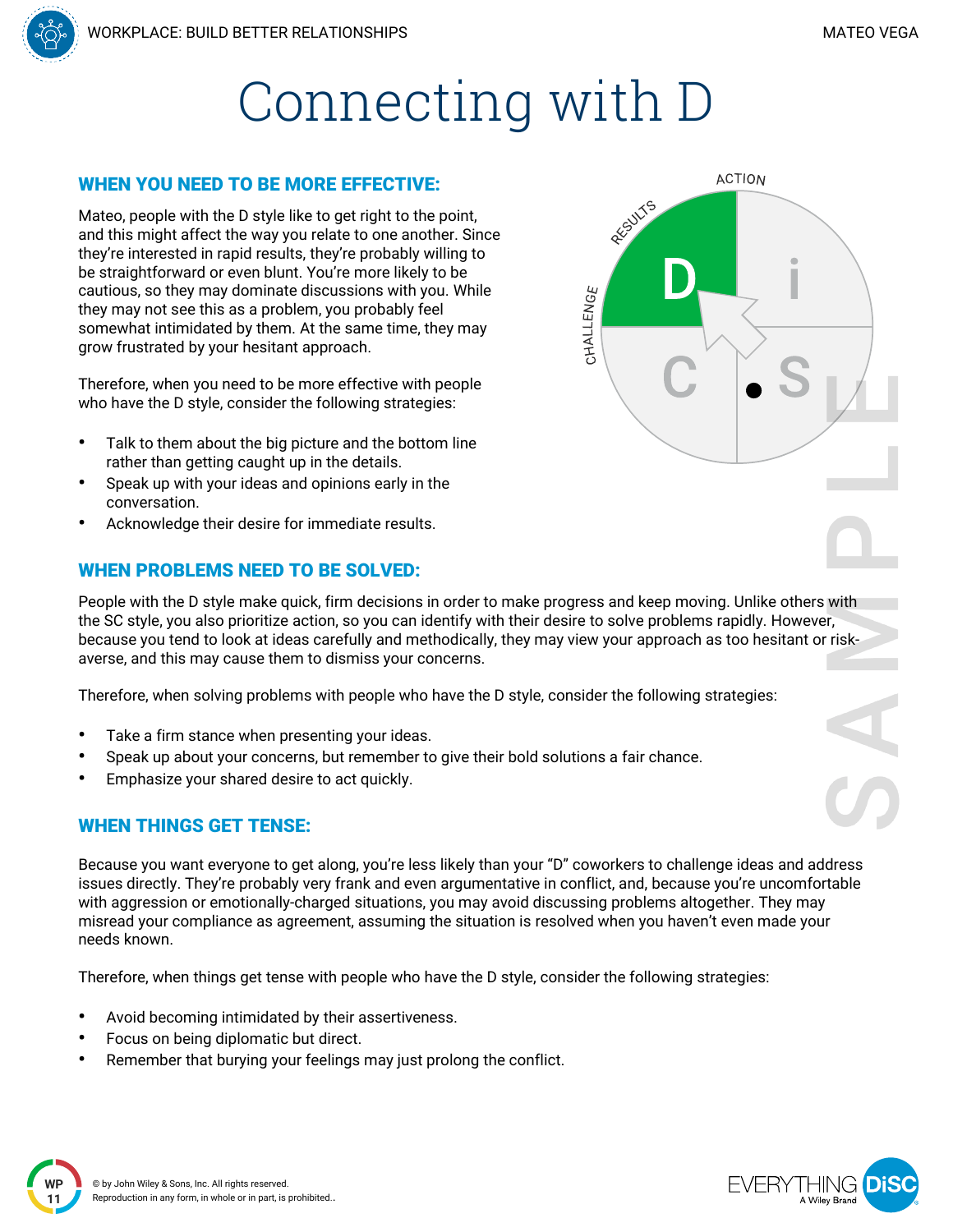COLLABORATION

ENTHUSA<sup>SA</sup>

**ACTION** 



### WHEN YOU NEED TO BE MORE EFFECTIVE:

Because people with the i style are extremely outgoing, Mateo, they probably place a higher priority on collaboration than you tend to do. They want to create a lively team spirit, while you probably respond better to logic and consistency, which is typical of the SC style. As a result, they may see you as restrained or detached, while their push to collaborate and socialize might make you uncomfortable.

Therefore, when you need to be more effective with people who have the i style, consider the following strategies:

- Recognize the value of their interest in personal connections.
- Join their collaborative efforts to show that you don't discount the benefits of teamwork.
- Show respect for their spontaneity, high energy, and optimism.

## WHEN PROBLEMS NEED TO BE SOLVED:

People with the i style like to dive right in and move quickly, and unlike others with the SC style, you also prioritize action and want to progress rapidly toward a solution. However, while they're usually prepared to decide spontaneously, you tend to look at the options a bit more carefully when making major decisions. And even though you may agree on the need for swift action, their innovative solutions might clash with your preference for more traditional answers.

Therefore, when solving problems with people who have the i style, consider the following strategies:

- Be open to creative solutions, but help them see the potential pitfalls they may have overlooked.
- Avoid letting your desire for analysis and conventional ideas overrule strategies that could bring better outcomes.
- Capitalize on your shared energy, especially when the situation requires a quick resolution.

## WHEN THINGS GET TENSE:

Because people with the i style want to maintain friendly relationships, they share your tendency to initially gloss over differences. However, they're so focused on being heard that they're more likely to become emotional and lash out when confronted. You're much more interested in order and harmony, so their outbursts may make you uncomfortable. In fact, you may give in or shut down just to avoid an emotionally-charged situation, which can cause the conflict to drag on unresolved.

Therefore, when things get tense with people who have the i style, consider the following strategies:

- Refrain from burying your own opinions just to keep the peace.
- Avoid giving in to their demands or withdrawing from the dispute too quickly.
- Let them know that facing the disagreement now will help you maintain a good relationship down the road.



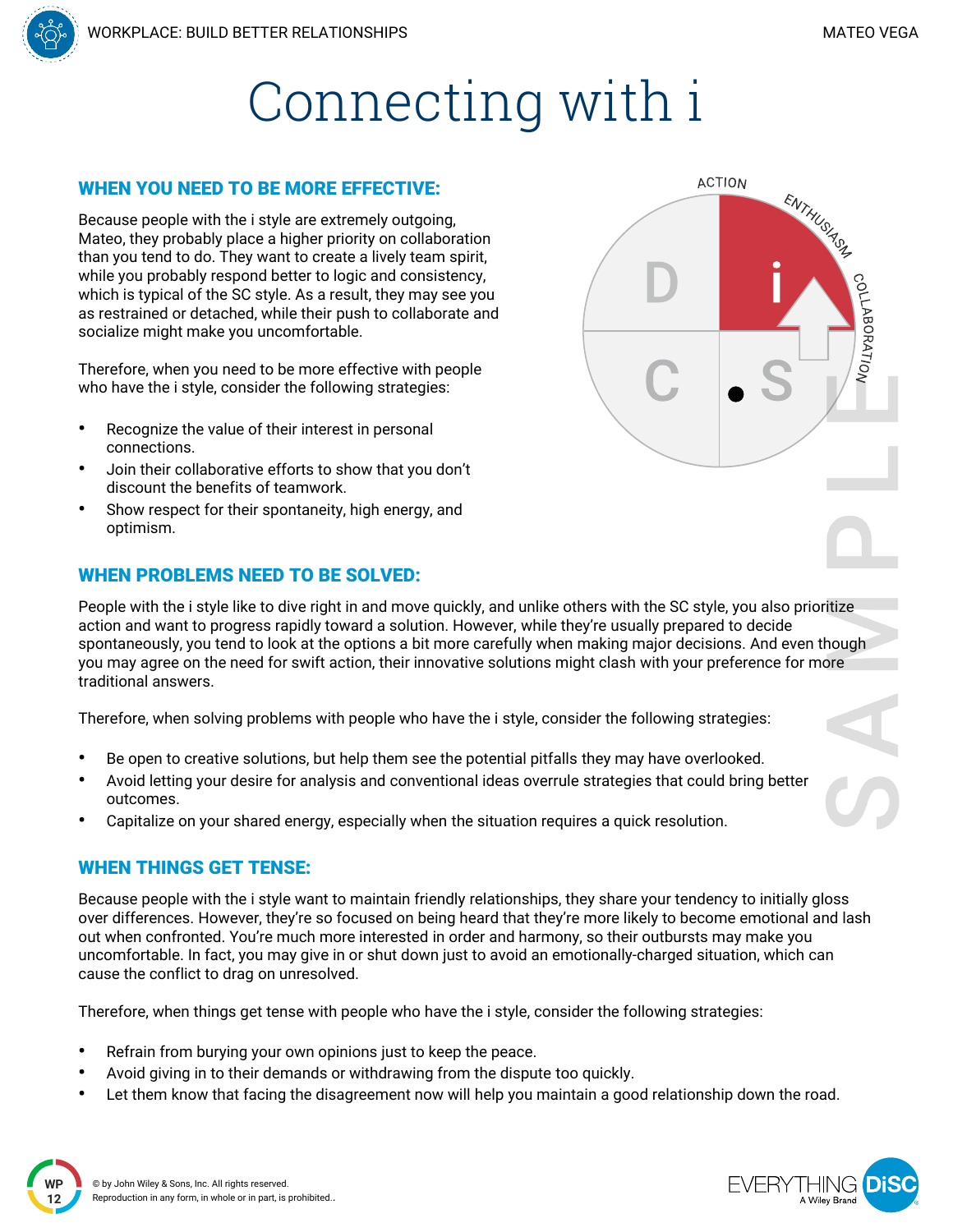COLLABORATION

**STABILITY** 

# Connecting with S

### WHEN YOU NEED TO BE MORE EFFECTIVE:

People with the S style value cooperation and friendly interaction, Mateo, and this might affect the way you relate to one another. While you both like an orderly work environment, they're probably more interested in collaborating than you are. As a result, they may see you as somewhat detached. Furthermore, because the two of you value harmony, you may avoid unpleasant topics, and this may prevent necessary discussions from happening.

Therefore, when you need to be more effective with people who have the S style, consider the following strategies:

- Avoid being so accommodating to each other that you hide what you're really thinking.
- Don't let your shared diplomacy keep you from acknowledging real issues.
- Avoid coming across as overly reserved, and work collaboratively with them when possible.

### WHEN PROBLEMS NEED TO BE SOLVED:

Like people with the S style, you probably hesitate before making decisions when it comes to solving problems. This is probably especially true when you're facing rapid change, and your focus on methodical analysis may also contribute to situations going unresolved. In addition, both of you may steer clear of bold decisions, and this could stunt growth and innovation.

Therefore, when solving problems with people who have the S style, consider the following strategies:

- Establish a deadline for coming to a solution, and find ways to make minor decisions more quickly together.
- Consider risks and weigh the evidence, but remember that more adventurous ideas sometimes yield better results.
- Share your concerns, but try not to get bogged down in the potential problems.

## WHEN THINGS GET TENSE:

Because people with the S style want to support others, they avoid rocking the boat and upsetting the people around them. You both shy away from open conflict, so you may tiptoe around disagreements rather than confront any issues between you. While you may think that you're simply maintaining order and harmony, your shared failure to address conflict directly may cause communication to break down and hidden hostility to intensify.

Therefore, when things get tense with people who have the S style, consider the following strategies:

- Take a more straightforward approach and show a desire to work through the conflict quickly but thoroughly.
- Be aware that holding in your feelings could be more harmful than speaking candidly.
- Even after you resolve the situation, check in with them to make sure the conflict is truly in the past.



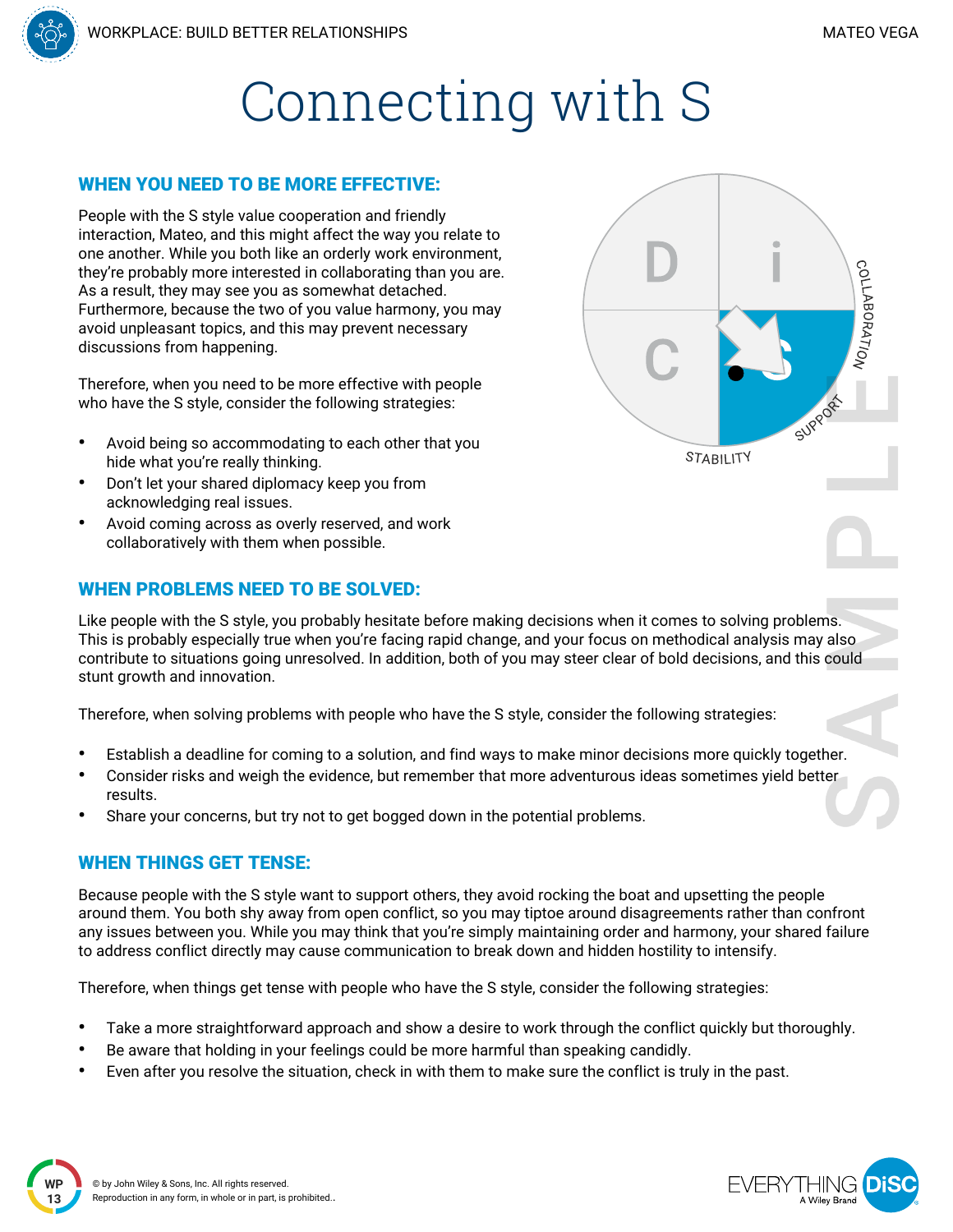

CHALLENGE

ACCURACY

STABILITY

#### WHEN YOU NEED TO BE MORE EFFECTIVE:

Mateo, people with the C style would often rather focus on facts than feelings, and this might affect the way you relate to one another. They may appreciate your methodical, logical approach. However, they may ignore social niceties and get right to business, and this may feel somewhat impersonal to you. At the same time, you both tend to be fairly reserved, so communication between you may be more restricted and polite.

Therefore, when you need to be more effective with people who have the C style, consider the following strategies:

- Focus on logical ideas and rational plans.
- Allow time to get to know each other better to avoid misunderstandings.
- Respect their preference to work independently and don't be put off by their more detached approach.

### WHEN PROBLEMS NEED TO BE SOLVED:



Therefore, when solving problems with people who have the C style, consider the following strategies:

- Set a timeline for finding a solution and, if necessary, look to external systems or people to provide a sense of urgency.
- Avoid getting bogged down in the details.
- Work toward the best solution, but remember that perfectionism could lead to missed opportunities.

#### WHEN THINGS GET TENSE:

Because people with the C style often view conflict as a disagreement over who is correct, they usually avoid direct aggression and focus on challenging the reasoning behind an argument. However, like you, they tend to withdraw from emotionally-charged situations. As a result, neither of you is likely to initiate confrontations, so you may fail to discuss difficult issues. In such cases, you may bury your feelings and allow the situation to linger.

Therefore, when things get tense with people who have the C style, consider the following strategies:

- Address the conflict directly rather than letting things simmer.
- Give them time to present their side, but avoid giving in just to avoid an unpleasant conversation.
- Support your opinion with logic and facts.



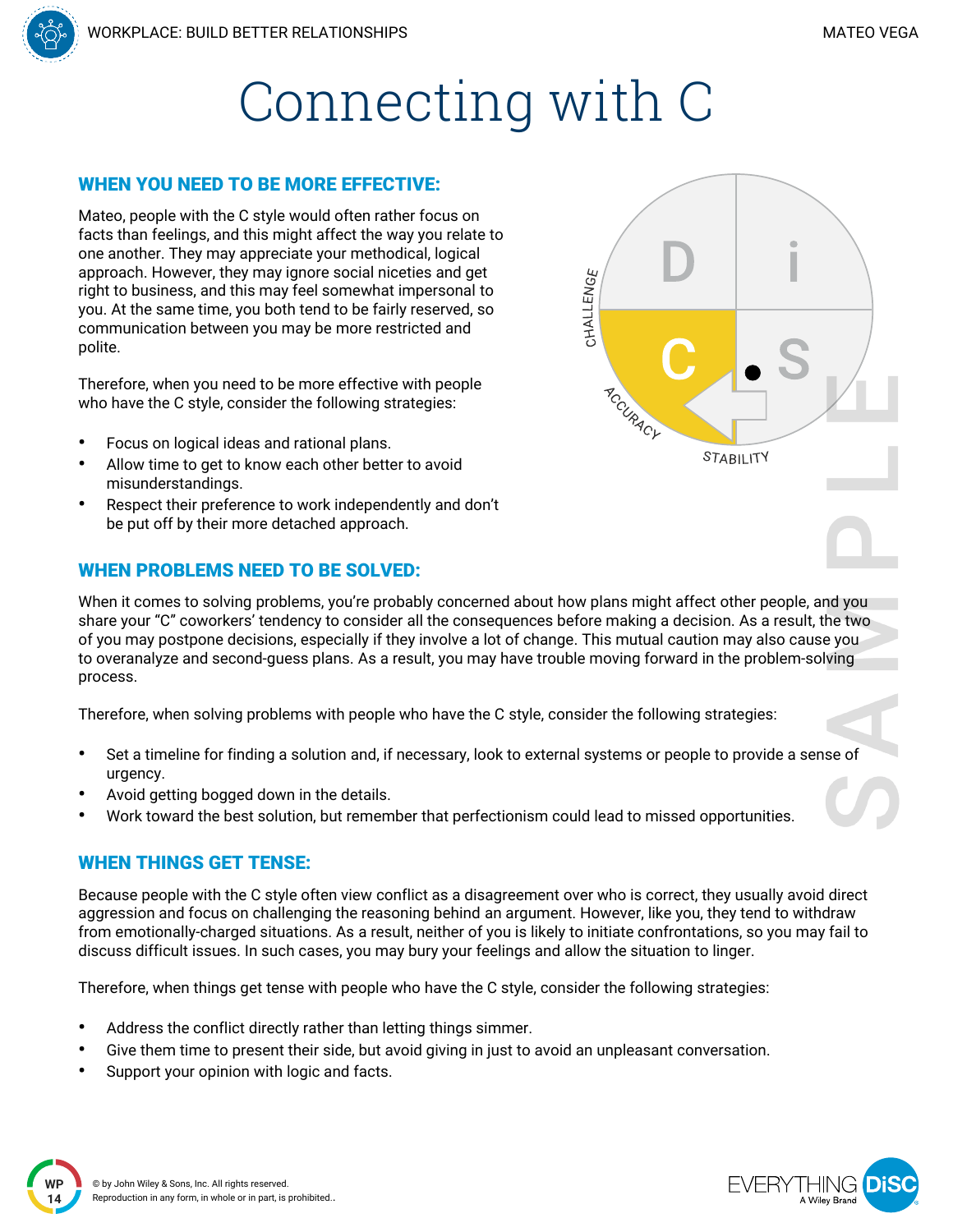# Personalized Style Index



**DC STYLE Goals:** Independence, personal accomplishment

> **Judges others by:** Competence, common sense

**Influences others by:** High standards, determination

**Overuses:** Bluntness; sarcastic or condescending attitude

**Under pressure:** Becomes overly critical

**Fears:** Failure to achieve their standards

**Would increase effectiveness through:** Warmth, tactful communication

Mateo, people with the DC style want to explore all options and make sure that the best possible methods are used. As a result, they may be very questioning and skeptical of other people's ideas. You aren't as questioning as they are, so you may have trouble relating to their challenging approach.

In addition, they're also focused on getting results, so they're often very direct and straightforward. When they're concentrating on the bottom line, they may overlook the feelings of others. You may have trouble relating to what you see as an excessive drive for results.

Finally, those with the DC style also ensure accuracy. Because they want to control the quality of their work, they prefer to work independently, and they may focus on separating emotions from facts. Since you also like to maintain high standards, you can probably relate to their objective, analytical approach.



D STYLE **Goals:** Bottom-line results, victory

**Judges others by:** Ability to achieve results

**Influences others by:** Assertiveness, insistence, competition

**Overuses:** The need to win, resulting in win/lose situations

**Under pressure:** Becomes impatient and demanding

**Fears:** Being taken advantage of, appearing weak

**Would increase effectiveness through:** Patience, empathy

People with the D style are strong-willed individuals who prioritize getting results. Because they want to make their mark, they constantly look for new challenges and opportunities. Since you tend to focus more on supporting others, you may find their competitiveness difficult to relate to.

In addition, they also tend to be action-oriented, so they often focus on achieving their goals quickly and forcefully. Since they are often very fast-paced, they like it when people cut to the chase. You're also comfortable moving at a fast pace, but you may prefer a bit more time to think things through.

Furthermore, those with the D style also speak up when they see a problem. Because they want to control outcomes, they're often questioning and independent-minded. Since you tend to be a little less critical, you may find it a bit difficult to relate to their challenging approach.



**Di STYLE Goals:** Ouick action, new opportunities

> **Judges others by:** Confidence, influence

**Influences others by:** Charm, bold action

**Overuses:** Impatience, egotism, manipulation

**Under pressure:** Becomes aggressive, overpowers others

**Fears:** Loss of power

**Would increase effectiveness through:** Patience, humility, consideration of others' ideas

People with the Di style move at a fast pace, and they probably come across as adventurous and bold. Because they grow bored easily, these individuals often seek out unique assignments and leadership positions. Since you also like to maintain a fast pace, you can probably relate well to their high-energy approach to work.

In addition, they're focused on getting results, so they often work to accomplish their goals rapidly. While they are competitive, they can also use charm to persuade others to help them succeed. You may think they are too focused on results.

Finally, those with the Di style tend to be energetic and enthusiastic, so they may come across as charming and fun. They probably use their excitement to inspire others and to create a lively environment. You may have trouble relating to their high-spirited approach.

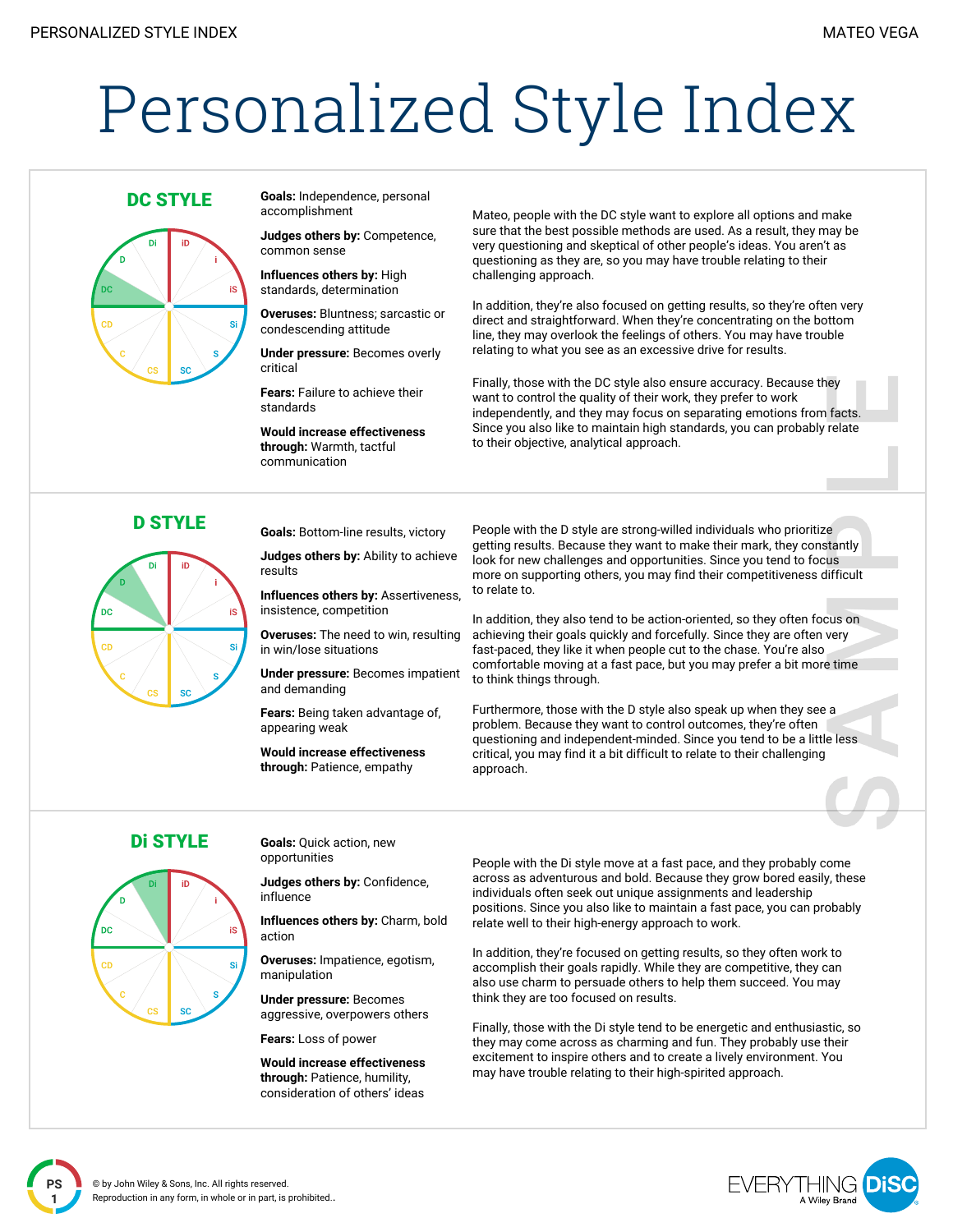

**Judges others by:** Ability to think

**Influences others by:** Boldness,

**Under pressure:** Becomes impulsive,

**Fears:** Fixed environments, loss of approval or attention

**Would increase effectiveness through:** Focusing on the details, patience, listening to others

Mateo, people with the iD style value taking action, so they tend to focus on moving toward their goals quickly. They like to maintain a fast pace, and they're probably comfortable making decisions on the fly. Because you share their active pace, you may join them in working to create momentum.

In addition, they tend to be enthusiastic, and they may come across as high-energy people who like to rally others around a common goal. Most likely, they maintain an upbeat attitude and bring a genuine optimism to their work. You may think their high level of enthusiasm is a bit distracting.

Furthermore, those with the iD style focus on getting results, so they may come across as ambitious and goal-oriented. Most likely, they enjoy leveraging relationships to achieve new accomplishments. To you, it may seem that their quest for results overlooks other important factors.



**i STYLE Goals:** Popularity, approval, excitement

> **Judges others by:** Openness, social skills, enthusiasm

**Influences others by:** Charm, optimism, energy

**Overuses:** Optimism, praise

**Under pressure:** Becomes disorganized, gets overly expressive

**Fears:** Rejection, not being heard

**Would increase effectiveness through:** Being more objective, following through on tasks

People with the i style put a high priority on enthusiasm and tend to maintain an upbeat attitude. They get excited about new possibilities, and they may be very expressive when communicating their ideas. Because you're usually less expressive than they are, you may find their high-spirited style to be a bit overwhelming at times.

In addition, they are action-oriented, so they often focus on making quick progress toward exciting solutions. Since they tend to be fastpaced, they may be eager to get going without spending a lot of time considering the consequences. You're probably comfortable keeping up with their swift pace, but their frequent spontaneity may strike you as reckless at times.

Furthermore, those with the i style also appreciate collaboration. They usually enjoy meeting new people, and they may have a talent for getting everyone involved and building team spirit. Although you're usually not opposed to group efforts, you're probably more comfortable working alone than they are.

**iS STYLE Goals: Friendship** 

**Judges others by:** Ability to see good in others, warmth

**Influences others by:** Agreeableness, empathy

**Overuses:** Patience with others, indirect approaches

**Under pressure:** Takes criticism personally, avoids conflict

**Fears:** Pressuring others, being disliked

**Would increase effectiveness through:** Acknowledging others' flaws, confronting problems

People with the iS style value collaboration, so they enjoy teaming up with others as much as possible. Because they want everyone to feel included, they tend to spend time and energy getting people involved. Since you appreciate opportunities to work independently, you may not relate to their emphasis on team efforts.

In addition, they tend to be enthusiastic, and they're likely to bring a positive attitude to their work and relationships. They're light-hearted and encouraging, and they often like to spread their optimistic spirit to others. You tend to be less expressive than they are, and you may have trouble relating to their happy-go-lucky approach.

Furthermore, those with the iS style tend to be flexible people who want what's best for the group. When others struggle, they tend to show concern and offer uncritical support. Since you share their desire to help others, you can probably relate to their patient, accepting approach.

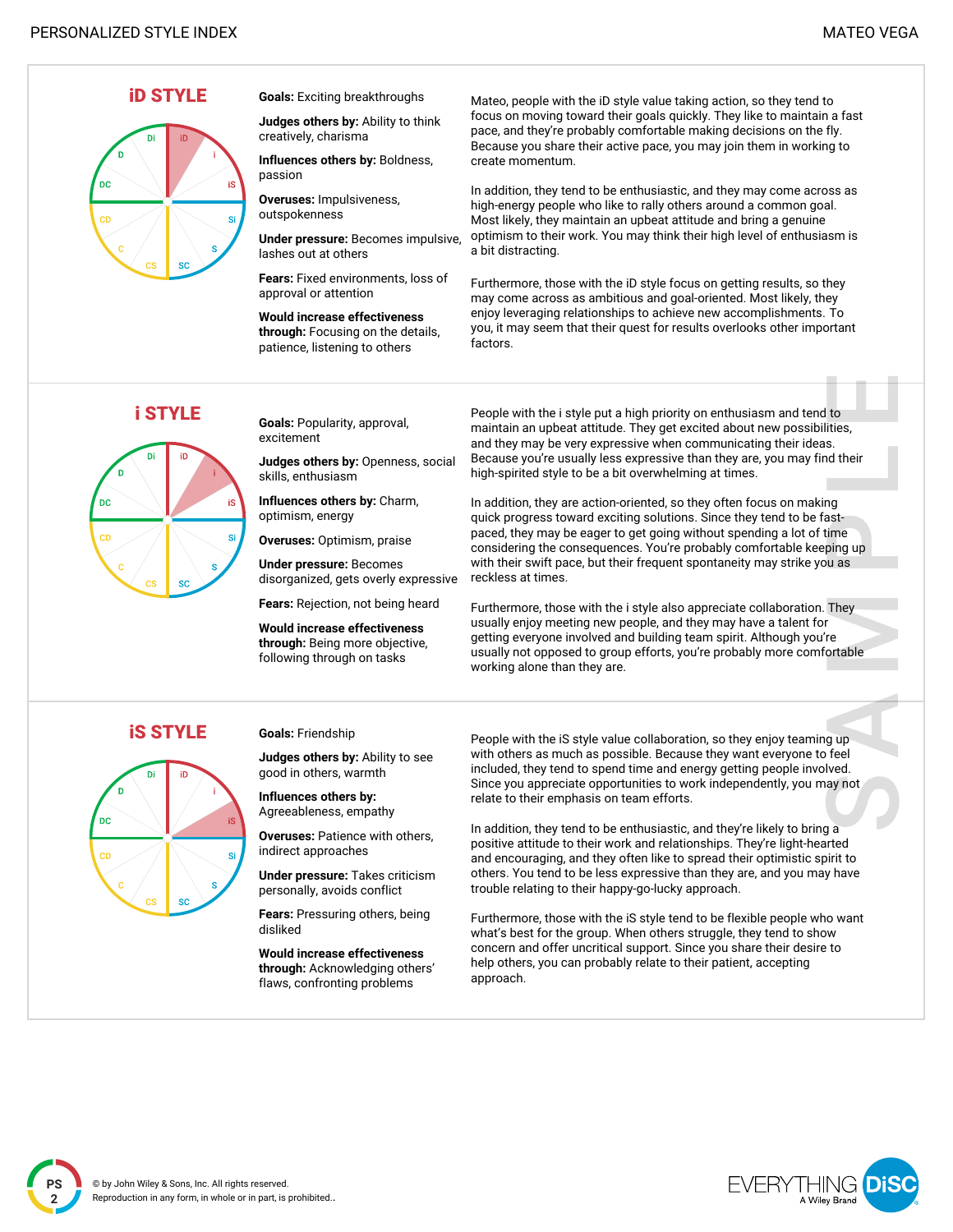

**Si STYLE Goals:** Acceptance, close relationships

> **Judges others by:** Receptivity to others, approachability

**Influences others by:** Showing empathy, being patient

**Overuses:** Kindness, personal connections

**Under pressure:** Avoids conflict, tries to make everyone happy

**Fears:** Being forced to pressure others, facing aggression

**Would increase effectiveness through:** Saying "no" if necessary, addressing issues

Mateo, people with the Si style are highly collaborative, and they like to involve others in making decisions. Most likely, they try to build team spirit and are less concerned with individual accomplishment. Because you tend to prefer working alone, you may have trouble understanding their strong interest in group efforts.

In addition, they're also supportive, so they tend to place a high importance on the needs of others. Because they have an accommodating nature, they're often willing to set aside their own opinions and needs to help others. Since you probably share their interest in people's feelings, you may find it easy to relate to their tendency to look out for others.

Furthermore, those with the Si style usually come across as cheerful and upbeat. They tend to see the positive in most situations, and they're encouraging of other people's ideas. Most likely, you have trouble relating to their expressive style.



**S STYLE** Goals: Harmony, stability

**Judges others by:** Dependability, sincerity

**Influences others by:** Accommodating others, consistent performance

**Overuses:** Modesty, passive resistance, compromise

**Under pressure:** Gives in, avoids revealing true opinions

**Fears:** Letting people down, rapid change

**Would increase effectiveness through:** Displaying self-confidence, revealing true feelings

People with the S style place a high value on providing support. They tend to be good listeners, and as a result they're often seen as patient and accommodating. You probably find it easy to relate to their laidback, helpful approach, although you may feel they try too hard at times to meet people's needs.

In addition, they often focus on maintaining a predictable, orderly environment. Since they tend to be cautious, they may use a methodical pace and avoid rapid change whenever possible. Because you also avoid risks, you probably appreciate their preference to study their options carefully.

Furthermore, people with the S style also value collaboration. Because they appreciate a trusting, warm environment, they may go out of their way to make sure people feel included and accepted. Although you probably appreciate their focus on friendly teamwork, you may feel that they emphasize group efforts a little more than you would like.



**SC STYLE Goals:** Calm environment, fixed objectives, steady progress

> **Judges others by:** Reliability, realistic outlook, even temperament

**Influences others by:** Diplomacy, self-control, consistency

**Overuses:** Willingness to let others lead, humility

**Under pressure:** Becomes inflexible, hinders spontaneity, complies

**Fears:** Time pressure, uncertainty, chaos

**Would increase effectiveness through:** Initiating change, speaking up

People with the SC style place a high priority on stability and attaining consistent outcomes. Because they tend to be cautious, they may prefer to work in a predictable environment that won't bring a lot of surprises. Since you share their desire for stability, you can probably appreciate their careful, methodical approach.

In addition, they're supportive, so they tend to be accommodating and willing to forfeit their own needs and preferences when necessary. They're usually patient and diplomatic, and they aren't likely to become overly emotional when pushed. Because you share a willingness to help others, you probably find it easy to relate to their patient, obliging approach.

Furthermore, those with the SC style focus on accuracy. They tend to work systematically to produce quality work and effective solutions, and they may be fairly analytical at times. You probably relate well to their interest in producing solid, error-free work.